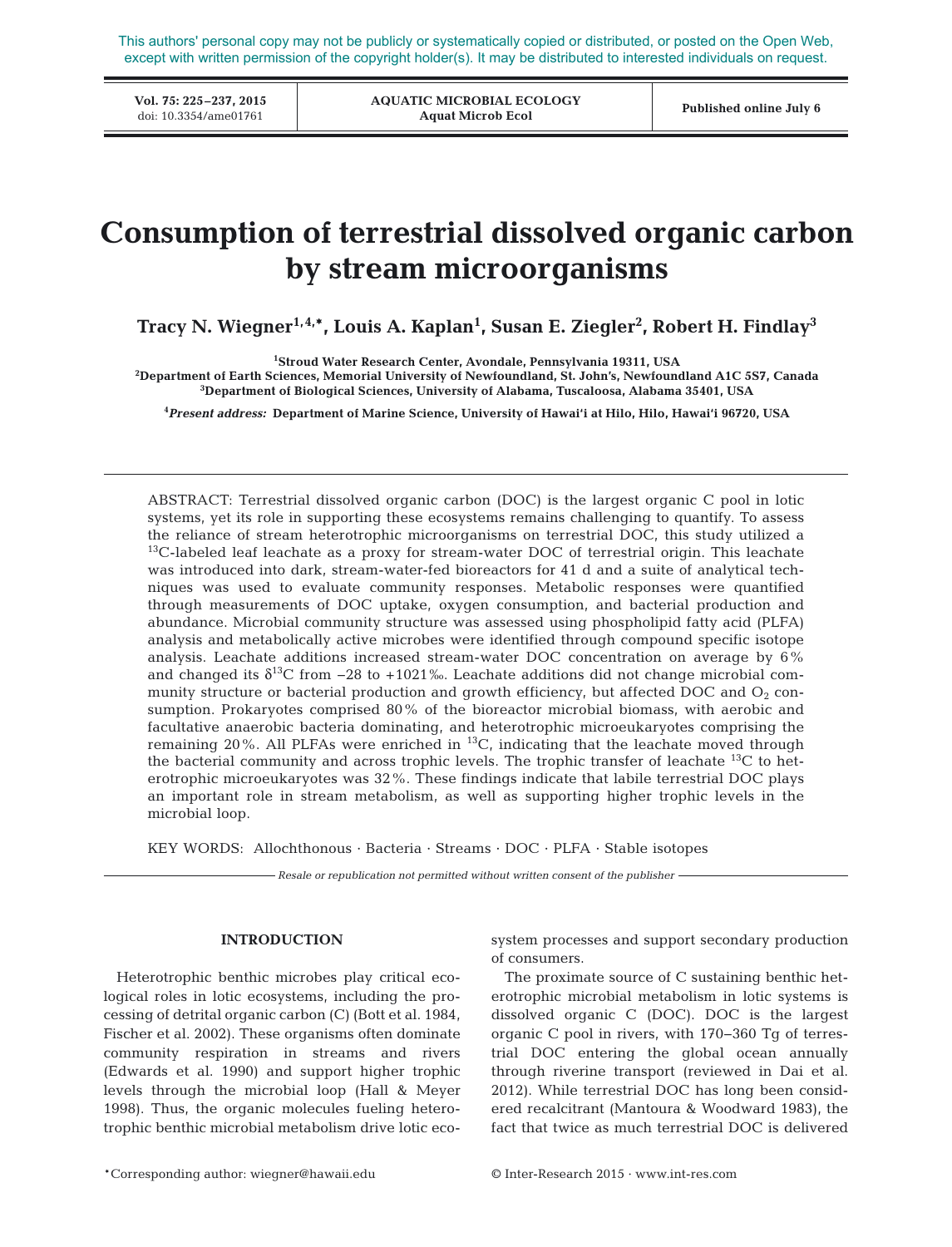to inland waters than to the global ocean suggests that it is more biologically reactive in freshwater systems than previously thought (Cole et al. 2007). This inference is supported by direct measurements showing that a portion of terrestrial DOC is bioavailable (Volk et al. 1997, Frazier et al. 2003, 2005, Kim et al. 2006) and respired in rivers (Cole & Caraco 2001, Mayorga et al. 2005). However, the importance of terrestrial DOC in supporting stream and riverine ecosystem metabolism, as well as secondary production, is not well known. Whole-stream stable isotope additions and natural abundance studies have begun to shed light on the metabolic role and trophic transfer of terrestrial DOC in lotic systems (Hall 1995, Hall & Meyer 1998, McCallister et al. 2004, Augspurger et al. 2008, Kaplan et al. 2008). They have shown that terrestrial DOC can account for 49−85% of C assimilated and respired by benthic and pelagic riverine bacteria, and 9−77% of C assimilated by higher trophic levels, including protozoans and invertebrates.

Despite these advances underscoring the importance of the terrestrial DOC flux through lotic ecosystems, little is known about which microbes drive detrital C fluxes in stream ecosystems (Foreman & Covert 2003, Hullar et al. 2006). Several approaches have been used to determine which microbes participate in DOC uptake, degradation, and mine ralization across aquatic environments, but few employed the use of natural substrates. Terminal restriction length polymorphism analysis of 16S rRNA gene amplicons has been used to identify estuarine bacteria growing on low- and high-molecular weight DOC fractions (Covert & Moran 2001), while taxonomic analysis of mRNA transcripts have identified bacteria synthesizing proteins for DOC transport (Poretsky et al. 2010). Microradiographic fluorescence *in situ* hybridization using fluorescent rRNA-targeted oligonucleotide probes has been used to phylogenetically classify bacteria that have consumed tritiated DOC molecules (i.e. <sup>3</sup>H-glucose, -amino acids, -chitin) (Cottrell & Kirchman 2000). These approaches provide important insight into detailed classification of bacteria and their activity relevant to DOC uptake. However, they do not provide a means to assess actual DOC flow through whole microbial communities, including the transfer of DOC from bacteria to their consumers. Further, these approaches do not enable estimates of the relative differences in DOC use among different microbial groups.

Stable isotope probing (SIP), however, does provide a means for tracking C flow through microbial communities and assessing the relative difference in C use by different groups within those communities (Dumont & Murrell 2005). This approach has been used to identify metabolically active microbes across environments by tracking the incorporation of labeled substrates into either microbial lipid biomarkers (reviewed in Boschker & Middelburg 2002) or DNA that is then sequenced for phylogenetic identification (Nelson & Carlson 2012). Application of SIP has been used to follow the flow of benthic algal C (Lyon & Ziegler 2009, Ziegler et al. 2009, Ziegler & Lyon 2010, Risse-Buhl et al. 2012) and sucrose (Augspurger et al. 2008) in stream biofilms. To our knowledge, however, this approach has not yet been used to identify which heterotrophic microbes in streams are responsible for terrestrial DOC consumption. Identifying these microbes will help elucidate the linkage between microbial community structure and DOC metabolism, a key focus in microbial ecology.

The goal of our study was to identify and determine the relative importance of heterotrophic microbial groups metabolizing terrestrial DOC. We accomplished this by labeling lipids of heterotrophic microbes in dark, stream-water-fed, plug-flow bioreactors. Dark bioreactors colonized with streamwater microbes are laboratory tools that have been successfully used in stream ecology to chemically characterize bioavailable DOC (BDOC) (Volk et al. 1997) and quantify BDOC lability classes (Kaplan et al. 2008). Microbes were labeled using trace additions of a 13C-labeled tree tissue leachate, a proxy for terrestrial DOC (Wiegner et al. 2005a). Previous studies linking stream-water DOC and stream microbes have used low-molecular weight, labile C compounds (sucrose, acetate) that typically comprise less than 0.1% of total DOC in stream water (Hall 1995, Hall & Meyer 1998, Simon et al. 2003, Augspurger et al. 2008, Foulquier et al. 2010). As leaf leachate can account for 30% of daily DOC export from small, forested streams (Meyer et al. 1998), our terrestrial DOC tracer is the most representative tracer of allochthonous DOC inputs to streams to be used to date (Kaplan et al. 2008). Phospholipid fatty acid (PLFA) analysis was used to determine microbial community structure, and metabolically active microbes were identified through compound specific stable isotope analysis of PLFA following exposure to the 13C-labeled leachate. Metabolic responses of the microbial community to the leachate additions were examined through measurements of bacterial production, respiration, and DOC uptake.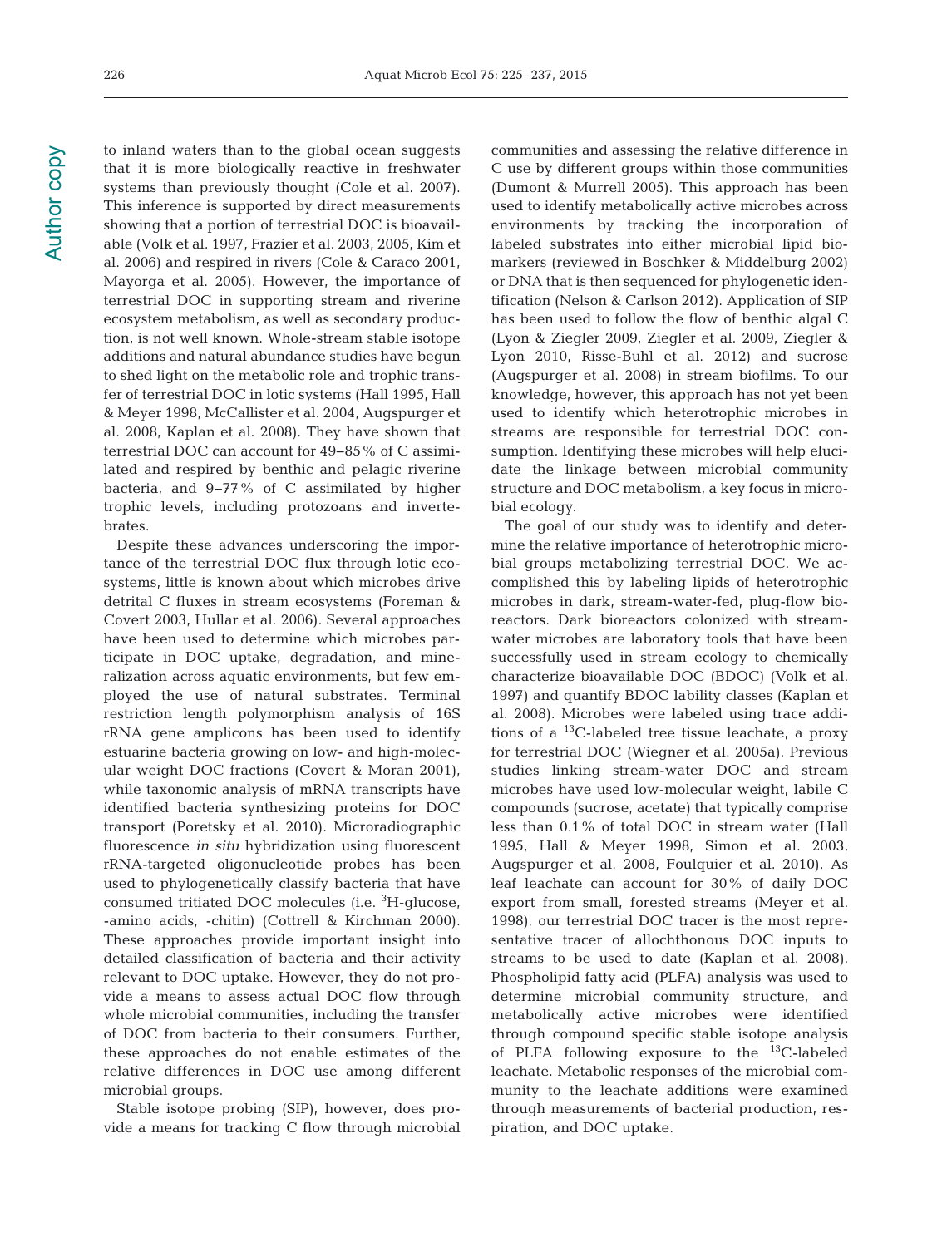### **MATERIALS AND METHODS**

#### **Study site**

Water used in this experiment was collected from East Branch White Clay Creek (WCC), a third-order stream located in southeastern Pennsylvania, USA (39° 53' N, 75° 47' W). WCC drains an agricultural watershed and has elevated concentrations of dissolved nitrogen (3–4 mg  $NO<sub>3</sub><sup>-</sup>-N l<sup>-1</sup>$ ) and phosphorus (10–60 µg PO<sub>4</sub><sup>3–</sup>-P l<sup>-1</sup>).

#### **Bioreactors**

Five once-through plug-flow bioreactors with an empty bed contact time of 150 min were used. They were constructed out of glass chromatographic columns (Kontes) filled with sintered glass beads (Schott Glassworks, Siran) with 10-µm bed supports at both ends of the column. The bioreactors were incubated in the dark, and continuously fed filtered WCC stream water at 4 ml min−1 in an up-flow mode (Kaplan & Newbold 1995). Stream water was filtered using a 3-stage (75, 25, 0.3 µm) Balston glass fiber cartridge filter system, which produced a filtrate that contained greater than 90% of the bacteria suspended in stream water (L. A. Kaplan unpubl. data). Thus, the filtered stream water provided a continuous source of microbes and energy for bioreactor colonization and growth. Two of the bioreactors used in this study were in continuous operation for 4 years (established 1999; referred to as K4-1 and K4-2) and 3 were in continuous operation for 11 yr (established 1992; referred to as K2-1, K2-2, and K2-3). All bioreactors exhibited similar rates of stream water DOC uptake (L. A. Kaplan unpubl. data) prior to exposure to  $^{13}$ C-labeled leachate. Additionally, previous analyses have shown that WCC streambed sediments and bioreactor Siran support similar microbial communities, except that the dark bioreactors do not support phototrophic microeukaryotes (R. H. Findlay unpubl. data).

Bioreactors K2-1, K2-2, and K2-3 were continuously fed stream water amended with  $^{13}$ C-labeled tree tissue leachate for 41 d (03 July to 14 August 2003) and served as replicate 'treatment' bioreactors. The 2 remaining bioreactors (K4-1 and K4-2) served as controls and were fed unamended stream water. 13C-labeled tree tissue leachate was generated following the methods of Wiegner et al. (2005a) using 13C-labeled *Liriodendron tulipifera* L. (tulip poplar) tissue. The leachate had a  $\delta^{13}$ C value of +4843‰, substantial polymeric character composed of humic substances (25% of C) and polysaccharides  $(8\% \text{ of } C)$ , and 2 distinct DOC lability classes (readily and intermediately labile) (Wiegner et al. 2005a, Wiegner et al. 2005b, Kaplan et al. 2008). Weekly, the leachate was diluted approximately 10-fold with C-free deionized water, sterile filtered (0.1-µm Spiral Capsule Supor Membrane) into a pre-combusted 5-l glass container, and Tyndallized to prevent any microbial growth. Tyndallization is a low temperature sterilization procedure involving heating the water to 60°C for 0.5 h, allowing the water to sit at room temperature for 24 h, and then repeating the process; this process has been shown to not affect DOC bioavailability (L. A. Kaplan unpubl. data). The leachate was pumped from its reservoir into a static mixing tee (Upchurch Scientific) at 100 µl min<sup>-1</sup> with a peristaltic pump, where it mixed with filtered stream water and fed into the bioreactors at 4 ml min−1 (a bioreactor diagram can be found in Kaplan & Newbold 1995). The treatment bioreactors were all fed from the same leachate reservoir, but each bioreactor had its own static mixing tee (IDEX Health & Science) and filtered stream water feed line. Sterile technique was used when connecting the leachate reservoir to the bioreactors.

Influent and effluent waters from the bioreactors were sampled weekly for DOC, <sup>13</sup>C-DOC, and dissolved oxygen concentrations. Effluent samples for DOC and 13C-DOC were not re-filtered prior to analysis as the bioreactor beads and bed supports act as a tortuous path filter, and repeated tests of bioreactor effluents showed no difference in the DOC concentrations between filtered and unfiltered effluent samples (L.A. Kaplan unpubl.). BDOC concentrations were calculated from the difference between the DOC concentrations in the influent and effluent waters from the bioreactors.  $O_2$  consumption was calculated similarly to BDOC.

At the end of the experiment (14 August 2003), all 5 bioreactors were destructively sampled for microbial biomass, community structure,  $\delta^{13}$ C PLFA analysis, and bacterial abundance and production. Siran was removed from ca. 12 cm from the inlet and outlet of each bioreactor, homogenized, and sub-sampled by wet weight. Lipid samples (microbial biomass, community structure, and  $\delta^{13}$ C PLFA analysis) were stored at −20°C until lyophilized (Federle & White 1982) as recommended for complex samples such as soils (Liu et al. 2009). Bacterial abundance samples were preserved in 10% formalin until analysis.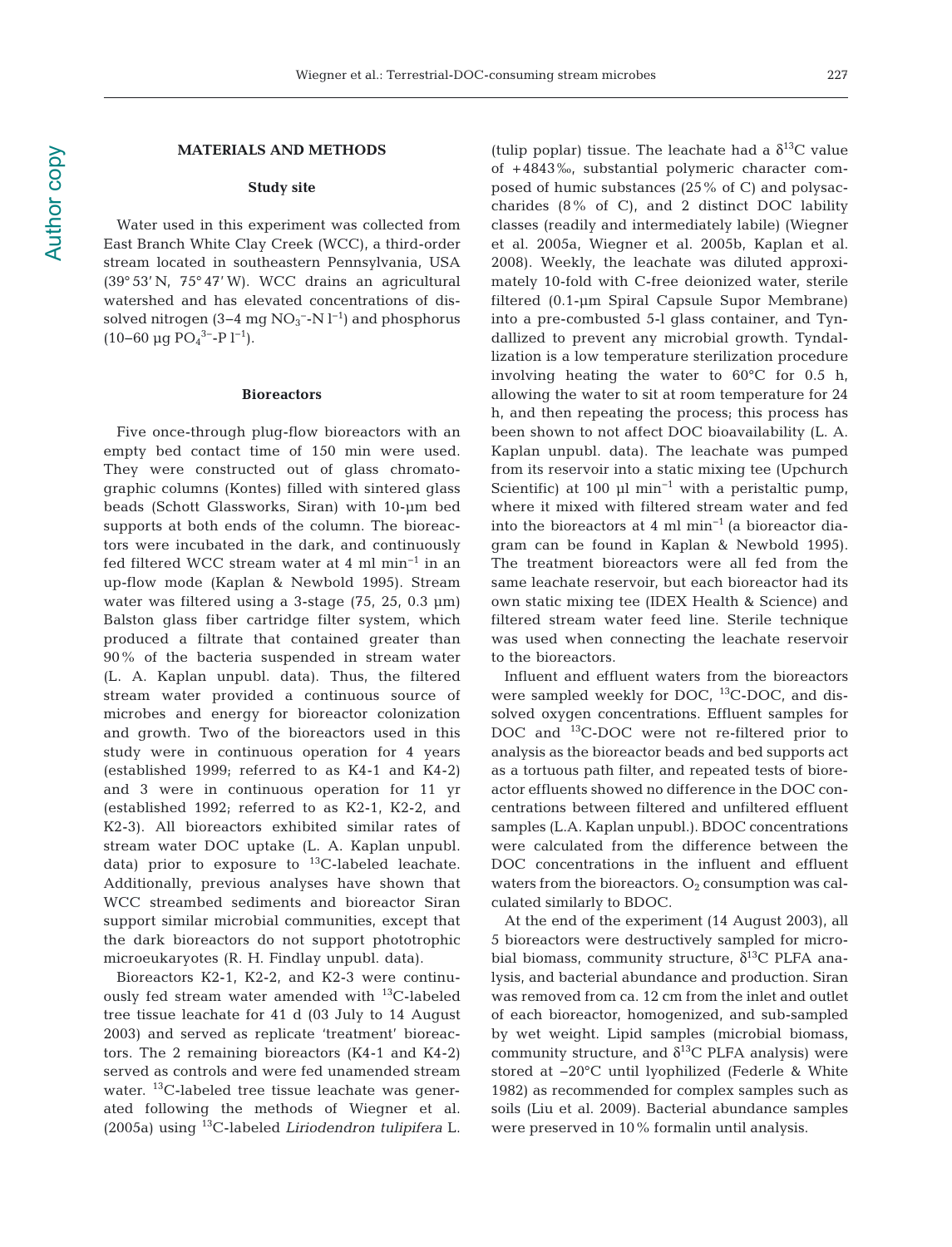**Author copy** Author copy

# **Microbial biomass and community structure analysis**

Siran from the bioreactors was lyophilized and lipids were extracted through a modified (dichloromethane−methanol−water) Bligh-Dyer lipid extraction (Findlay et al. 1989). Total microbial biomass was quantified from phospholipid phosphate (PLP) concentrations, which were determined from the persulfate oxidation of the lipids and colorimetric analysis of the resulting orthophosphate (Findlay et al. 1989). Phospholipid fatty acids (PLFAs) were recovered from the remaining lipid fraction and were analyzed as their fatty acid methyl esters (FAMEs) (Findlay 2004) on a gas chromatograph with a flame ionization detector (GC-FID). FAMEs were identified based on relative retention times, co-elution with known standards, and mass spectrometer (MS) analysis.

Percent contributions of eukaryotes and prokaryotes to the total microbial community biomass were determined using the approach of Findlay & Dobbs (1993), where it was assumed that 50% of the PLFAs from eukaryotes were polyenoic (Findlay et al. 1986, Wood 1988) and eukaryotic biomass was twice the sum of all polyenoic PLFAs. Prokaryotic biomass was calculated as the difference between the total microbial biomass and eukaryotic biomass. The biomass of eukaryotes and prokaryotes, in terms of C, was calculated using conversion factors of 0.02 g C µmol−1 P for eukaryotes and 0.01 g C  $\mu$ mol<sup>-1</sup> P for prokaryotes (Findlay & Dobbs 1993). Prokaryotic biomass was converted into bacteria cell abundances from PLP concentrations using a conversion factor of 1 nmol PLP  $\cdot$  4 × 10<sup>7</sup> cell<sup>-1</sup> (Balkwill et al. 1988).

# **Microbial community utilization of the 13C-labeled tree tissue leachate**

 $\delta^{13}$ C values of individual PLFAs were determined by analyzing FAMEs on a GC (Agilent 6890) equipped with a 50-m 70% cyanopropyl polysilphenylene-siloxane capillary column (BPX-70, SGE) that was interfaced with a GC/CIII (GC-C [combustion]; ThermoFinnigan) to an isotope ratio MS (IRMS; ThermoFinnigan Delta<sup>+</sup>). A correction for the addition of the methyl C from the  $BF_3$ -methanol derivatization was calculated for each fatty acid by mass balance from the analysis of nonadecanoate with a known  $\delta^{13}$ C composition, as commonly done for GC-C-IRMS of derivatized compounds (Silfer et al. 1991, Abrajano et al. 1994). The correction was determined by calculating the difference between the known nonadecanoate and the measured value of its methyl ester within each sample. Stable isotopic ratios were measured relative to high-purity reference gas expressed relative to the international standard Vienna PeeDee Belemnite (VPDB), as:

$$
\delta^{13}C = [(R_{\text{sample}}/R_{\text{VPDB}}) - 1] \times 1000 \tag{1}
$$

where *R* is  ${}^{13}C/{}^{12}C$ . A standard mixture containing phosphatidylcholine tetradecanoyl, phosphatidylcholine heptadecanoyl, phosphatidylcholine nonadecanoyl, and phosphatidylcholine dodecanoyl was saponified and methylated along with each set of samples to assess the precision of the GC-C-IRMS analysis, which was below 0.5‰. Error associated with the analyses of highly  $^{13}$ C-enriched samples is expected to be higher than that of natural abundance samples because of the IRMS configuration used to detect  $^{13}$ C and  $^{12}$ C equally (Brenna et al. 1997). For the  $2^{13}$ C-enriched standards used (glucose and vanillin), the error for our instrumentation was 15‰ and 26‰, respectively.

#### **Wet chemistry methods**

DOC was measured by Pt-catalyzed persulfate oxidation using either an OI 700 or an OI 1010 (O. I. Corp.) C analyzer. Dissolved oxygen was determined using the Winkler method (Oudot et al. 1988; Mettler-Toledo DL50 titrator). DOC samples for isotope analyses were prepared according to Gandhi et al. (2004) using a Eurovector elemental analyzer interfaced to a PRIME (Micromass) IRMS. Stable C isotope ratios were expressed as  $\delta^{13}$ C (Eq. 1). The standard was VPDB and the reproducibility of these measurements at natural abundance levels was ≤0.2‰, and <0.03 atom% at enriched levels (Gandhi et al. 2004, Wiegner et al. 2005a).

# **13C-labeled tree tissue leachate uptake in bioreactors**

Because of the high level of  $^{13}$ C enrichment within the tree tissue leachate and the desire to follow the  $13C$  from the leachate into the DOC and microbial C pools throughout the experiment, fractional abundance *(F)* notation was used (Fry 2006). Fractional abundance in all DOC samples (stream water with and without 13C-labeled tree tissue leachate) was calculated using measured  $\delta^{13}$ C-DOC values as follows: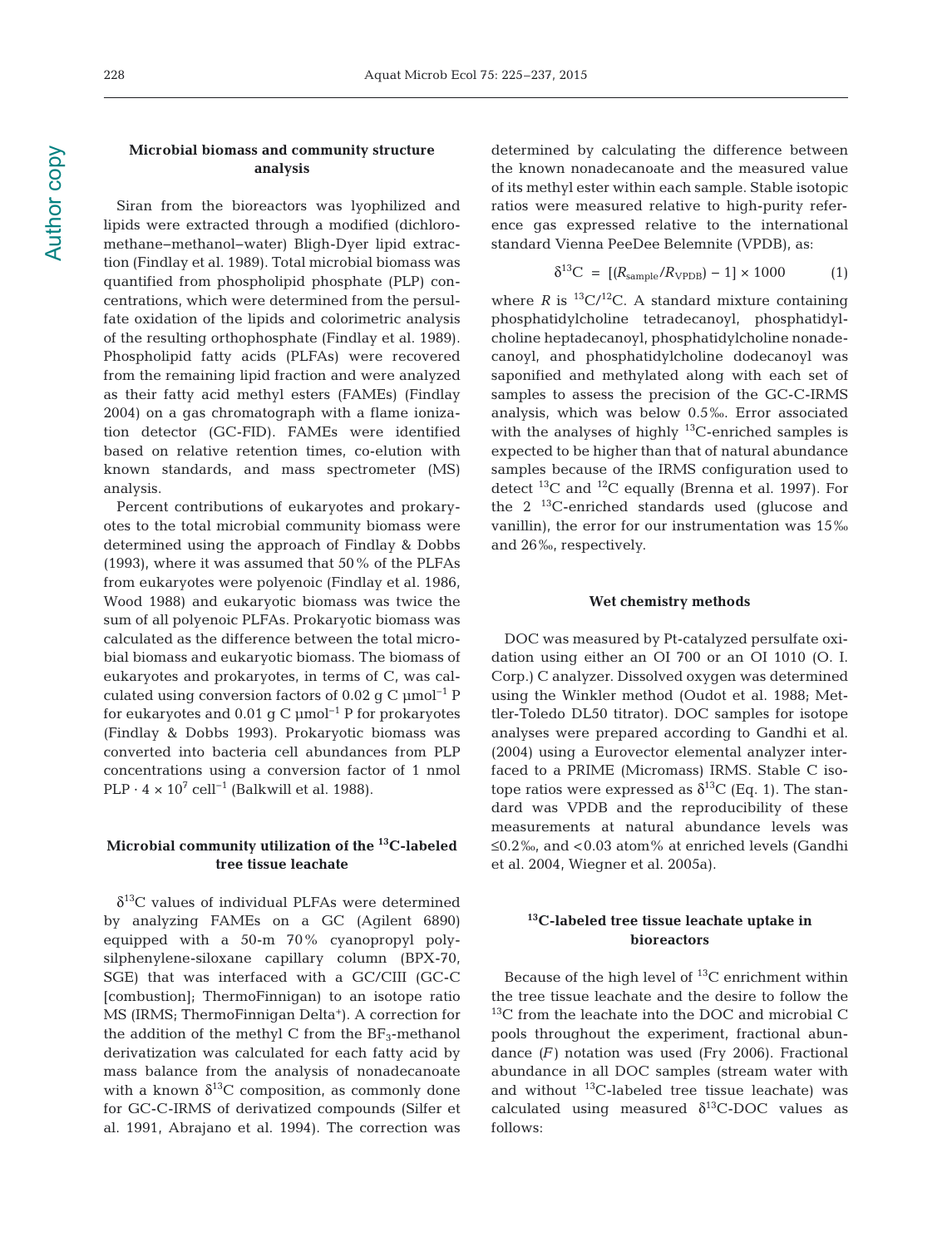$$
F = R_{\text{sample}} / (R_{\text{sample}} + 1) = {}^{13}C / ({}^{12}C + {}^{13}C) \tag{2}
$$

These data were then used in a mixing model to provide estimates of the fraction of DOC in the bioreactors' influent and effluent waters originating from the leachate (Wiegner et al. 2005b):

$$
f_{\text{leachate}} = (F_{\text{mix}} - F_{\text{stream}})/(F_{\text{leachate}} - F_{\text{stream}})
$$
 (3)

where  $F_{\text{mix}}$  is the measured fractional abundance of <sup>13</sup>C in the DOC of the bioreactors' influent or effluent waters,  $F_{\text{stream}}$  is the measured fractional abundance of 13C in the stream water DOC prior to the leachate addition, and *F*leachate is the measured fractional abundance of 13C in the leachate. The concentration of 13C from the leachate in the bioreactors' influent and effluent waters  $(^{13}C_{\rm{leachate}})$  was calculated as:

$$
{}^{13}C_{\text{leachate}} = f_{\text{leachate}} \times C_{\text{mix}} \times F_{\text{leachate}} \tag{4}
$$

where  $C_{\text{mix}}$  is the measured bioreactors' influent or effluent DOC concentrations. Percent of total PLFA <sup>13</sup>C originating from the leachate (PLFA- $^{13}C_{\text{leachate}}$ ) at the end of the experiment was calculated as:

% PLFA-13Cleachate = [*(F*treatment bioreactor − *F*control bioreactor)*/(F*leachate − *F*control bioreactor)] × 100 (5)

where  $F_{\text{treatment bioreactor}}$  and  $F_{\text{control bioreactor}}$  are the measured fractional abundance of  $^{13}C$  in each PLFA (quantified as their FAME) from the treatment and control bioreactors, respectively.

#### **Bacterial abundance**

Bacterial abundance on Siran from the bioreactors was determined from epifluorescence microscopic counts (EMCs) of formalin-fixed cells that were detached and separated from the Siran by sonication and centrifugation in a glycerol gradient, filtered onto Nuclepore membranes, and stained with propidium iodide (Sigma; Bott & Kaplan 1993, Battin et al. 2001). Bacterial cells were enumerated in 20 fields on a Zeiss Universal microscope equipped with epifluorescence illumination. Three filters were counted for each Siran sample.

#### **Bacterial production**

Bacterial production was measured with <sup>3</sup>Hleucine using a method modified from Kirchman (1993). Siran from the control and treatment bioreactors was placed into sterile tubes with sterile-filtered stream water amended with <sup>3</sup>H-leucine, incubated in

the dark at 20°C for 1 h on a shaker table, and killed by adding trichloroacetic acid (TCA) to a final concentration of 5%. Samples were sonicated and centrifuged, and supernatants were sterile filtered through polycarbonate filters (Poretics). The pellet and filter were then rinsed separately with 5% TCA, 40 mmol l−1 leucine, 80% ethanol, and C-free deionized water. The pellets and filters were pooled and an extractant (0.5 mol l<sup>-1</sup> NaOH, 25 mmol l<sup>-1</sup> ethylenediaminetetraacetic acid, 0.1% sodium dodecyl sulfate) was added to the tubes, which were then autoclaved and centrifuged. A subsample of the supernatant was placed into Ecolite scintillation cocktail and radioassayed using a Beckman 3801 Liquid Scintillation Counter.

#### **Bacterial growth efficiency**

Bacterial growth efficiency (BGE) was calculated for both the control and treatment bioreactors using BDOC and  $O_2$  consumption measurements. These measurements were used to calculate a BGE that was integrative over the entire bioreactor. Direct bacterial production measurements were not used because they were limited to the first and last  $60 \text{ cm}^3$  of the bioreactors, and they were significantly different between these 2 locations in the bioreactors. For our BGE calculations, measurements of  $O_2$  consumption were converted into units of C using a respiratory quotient of 1 in molar units, and we assumed that changes in BDOC concentrations were equivalent to the sum of bacterial production and respiration (del Giorgio & Cole 1998). Bacterial production was calculated from the difference between BDOC and  $O_2$  consumption concentrations with both parameters in units of C, and BGE was calculated as bacterial production divided by BDOC concentration.

#### **Statistical methods**

Differences in microbial parameters calculated from PLFA analysis (PLP concentration, total microbial biomass, microbial community composition [% eukaryotes versus prokaryotes], and bacterial cell abundance) between the inlets of the control  $(n = 2)$  and treatment bioreactors  $(n = 3)$  were examined with 2-sample *t*-tests. Comparisons of bacterial abundance and production between inlet and outlet regions of the bioreactors were examined using a 2-way ANOVA with leachate exposure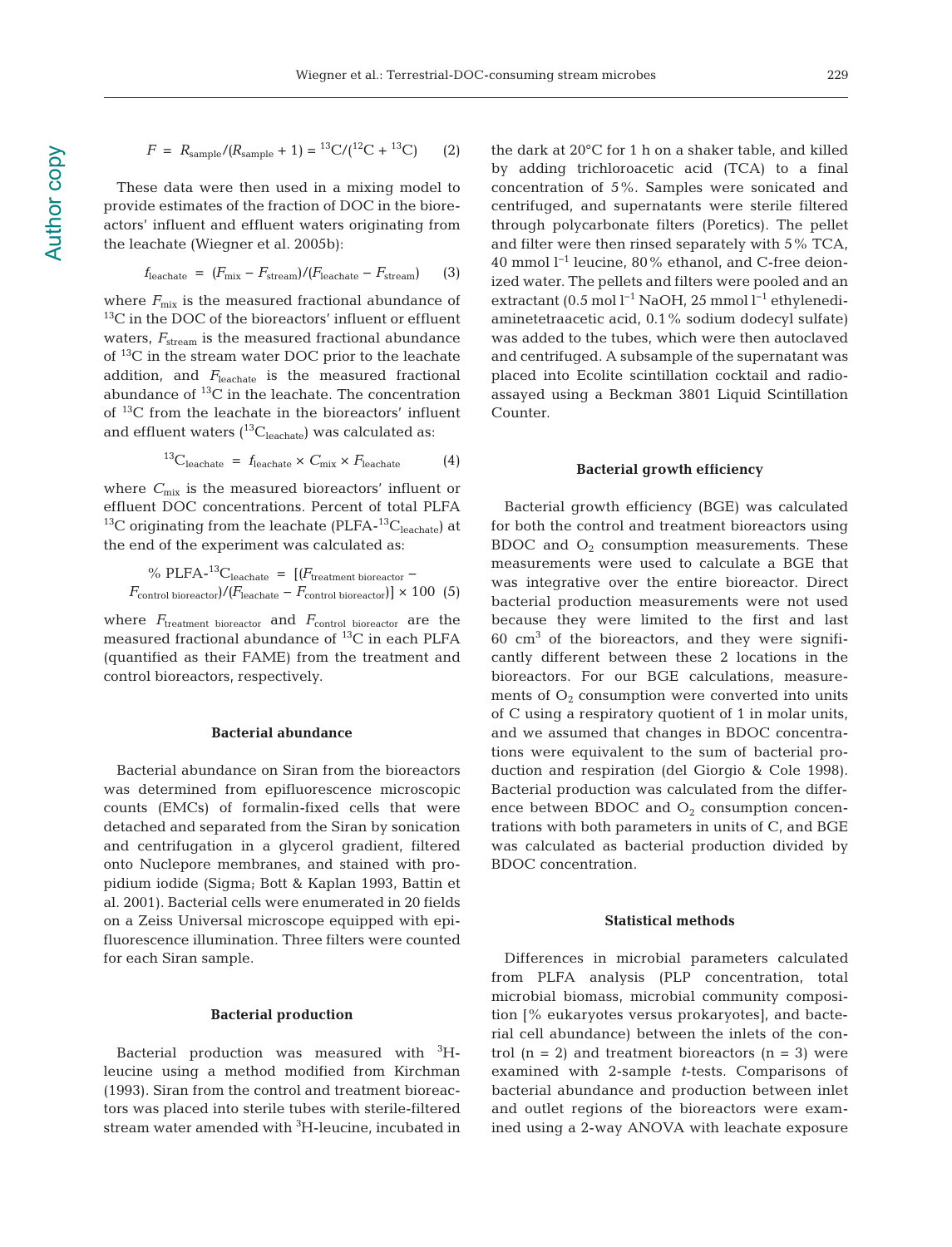Author copy Author copy

(control versus treatment bioreactors) and location within the bioreactor (inlet versus outlet) as main effects. Other measures of microbial activity measurements (% BDOC, %  $O_2$  consumption, and BGE) were analyzed using a mixed between- and within-subjects ANOVA, with time serving as the within-subjects factor and leachate exposure serving as the between-subjects factor. Levene's test was used to test the homogeneity of variance for the mixed model analyses. A one-way ANOVA examined differences in % PLFA- ${}^{13}C_{\text{leachate}}$  among microbial functional groups. Log and rank transformations were performed on data that did not meet the normality and equality of variance requirements for parametric analyses (Potvin & Roff 1993). These analyses were run using either Systat 11 or SPSS version 21, with an α-level of 0.05. The exposure effect of the  $^{13}$ C-labeled tree tissue leachate on microbial community structure was examined using principal component analysis (PCA) of PLFA profiles after log transformation  $[\ln(x + 1)]$  of weight percent fatty acid data. PCA was conducted using SPSS version 7.5; PLFA profiles were interpreted using a functional group and biomarker approach (Findlay 2004).

Table 1. Mean (±1 SD) dissolved organic carbon (DOC) concentrations and  $\delta^{13}$ C values at the inlets and outlets of the control and treatment  $(^{13}C$ -labeled) bioreactors. DOC was measured weekly from 13 July 2003 to 14 August 2003;  $\delta^{13}$ C-DOC was measured 28 July and 04 August 2003

| Bioreactor       | DOC $(\mu q l^{-1})$ | $\delta^{13}$ C-DOC (‰) |
|------------------|----------------------|-------------------------|
| Control          |                      |                         |
| Inlet            |                      |                         |
| $K4-1$           | 2537 (1552)          | $-26.83(1.37)$          |
| $K4-2$           | 2537 (1552)          | $-26.83(1.37)$          |
| Mean             | 2537 (1499)          | $-26.10(1.37)$          |
| Outlet           |                      |                         |
| $K4-1$           | 1869 (1212)          | $-28.49(0.028)$         |
| $K4-2$           | 1848 (1183)          | $-29.26(1.44)$          |
| Mean             | 1859 (1157)          | $-28.37(0.19)$          |
| <b>Treatment</b> |                      |                         |
| Inlet            |                      |                         |
| $K2-1$           | 2310 (1650)          | 1061.81 (1026.72)       |
| $K2-2$           | 2658 (1436)          | 1046.17 (1053.14)       |
| $K2-3$           | 2730 (1602)          | 954.34 (854.79)         |
| Mean             | 2662 (1449)          | 1021.78 (762.55)        |
| Outlet           |                      |                         |
| $K2-1$           | 1432 (1059)          | 1.01(2.59)              |
| $K2-2$           | 1687 (1040)          | 22.87 (6.60)            |
| $K2-3$           | 1629 (972)           | 301.37 (404.43)         |
| Mean             | 1642 (953)           | 108.42 (234.86)         |

# **RESULTS**

# **Effects of 13C-labeled tree tissue leachate additions on stream water DOC**

13C-labeled tree tissue leachate additions increased the DOC concentration in the influent stream water by  $6 \pm 9\%$  (mean  $\pm 1$  SD) and changed its  $\delta^{13}$ C-DOC signature from  $-28 \pm 2\%$  to  $+1021 \pm 763\%$  (Table 1). Natural variability in stream-water DOC concentrations (1553 to 6083 µg l<sup>-1</sup>) resulted in large SD values during the experiment; daily SDs among the influent water of the treatment bioreactors ranged from 27 to 275 μg l<sup>-1</sup>. Additionally, on the 2 days when  $δ^{13}C$ -DOC for the influent waters to the treatment bioreactors was measured, the values were  $+1712 \pm 133\%$ (28 July 2003) and +349 ± 25‰ (04 August 2003).

# **Effects of 13C-labeled tree tissue leachate additions on bioreactor microbial biomass and community structure**

Total microbial (as PLP, p = 0.054, *t* = −3.727, df = 2) and prokaryotic biomasses (as  $C$ ,  $p = 0.039$ ,  $t =$ −4.182, df = 2) at the inlet of the treatment bioreactors were 1.6-fold higher than those in the control bioreactors (Table 2). Total microbial biomass could not be biochemically determined at the outlets of the bioreactors due to insufficient biomass. Prokaryotes comprised ~80% of the total microbial biomass in the control and treatment bioreactors ( $p = 0.63$ ,  $t =$  $-0.619$ , df = 1); the remainder comprised heterotrophic microeukaryotes (Table 2). Microbial community structure, as determined by a comparison of individual PLFA weight percent values, was similar for control and treatment bioreactors (Table 3). PCA analysis of PLFA profiles also indicated that communities from control and treatment bioreactors were similar (data not shown).

# **Community structure of metabolically active microbes**

Only samples collected at the bioreactor inlets had sufficient biomass to be analyzed for the incorporation of the 13C-labeled tree tissue leachate into microbial phospholipids. Control bioreactor PLFA  $\delta^{13}$ C ranged from −44 to −25‰, with the most depleted values found in the microeukaryotic biomarkers 20:4ω6 and 20:5ω3, and the most enriched values in the sulfate-reducing bacteria biomarker 10Me16:0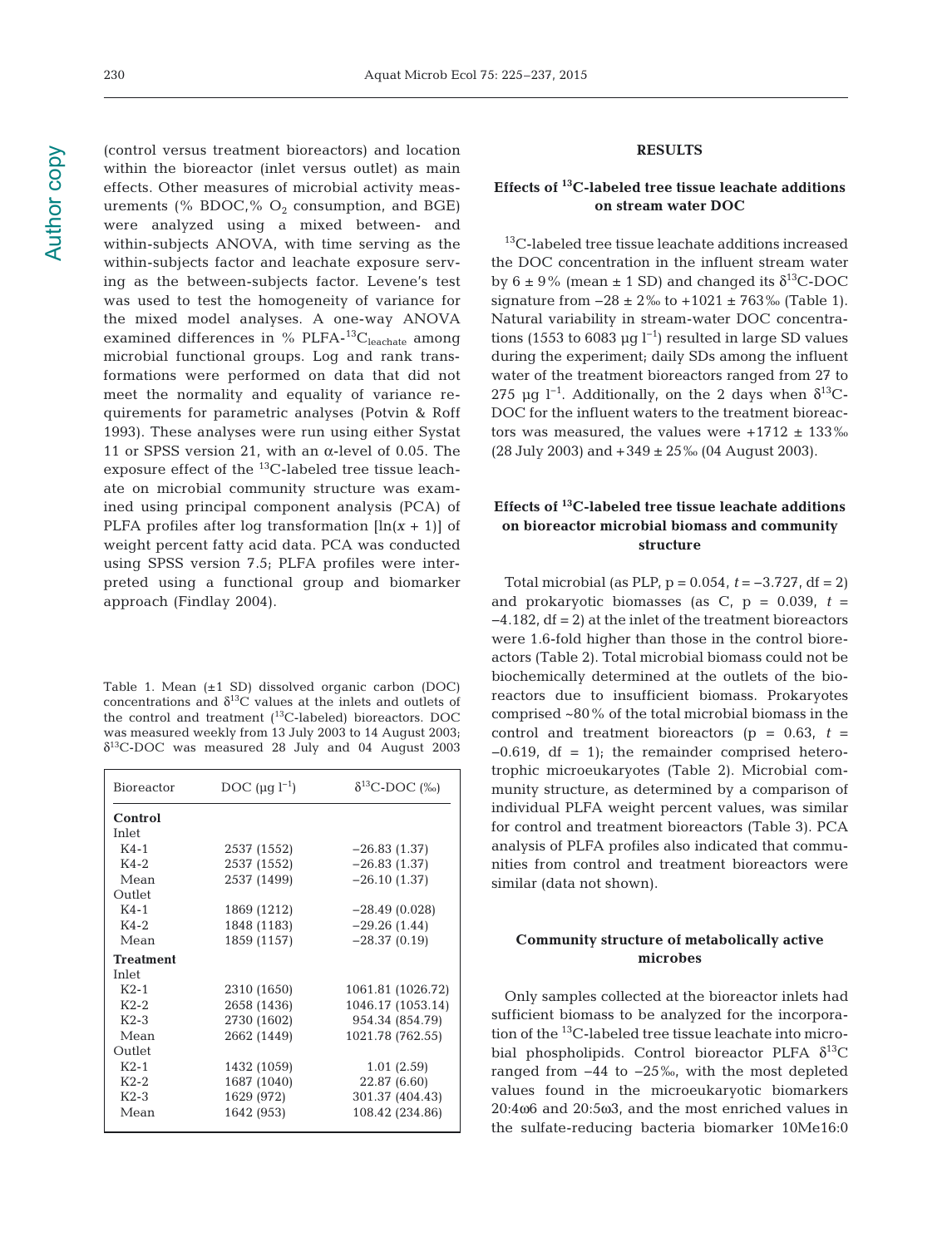Table 2. Microbial biomass, community structure, and bacterial cell abundance determined from phospholipid fatty acid (PLFA) analysis and epifluorescence microscopy counts at the inlets and outlets of the control and treatment (13C-labeled) bioreactors. There was not enough microbial biomass for PLFA analysis at the outlet of the bioreactors. % Eukaryotic and % prokaryotic are the percent contributions of eukaryotes and prokaryotes to the total microbial community biomass, respectively. PLP: phospholipid phosphate; DW: dry weight

| Bioreactor       |                                                                                                     |     |                                        | Inlet-  |                               |                                                                                                                                                                   | Outlet —                                                          |
|------------------|-----------------------------------------------------------------------------------------------------|-----|----------------------------------------|---------|-------------------------------|-------------------------------------------------------------------------------------------------------------------------------------------------------------------|-------------------------------------------------------------------|
|                  | PLP<br>(nmol $q^{-1}$ DW)                                                                           |     | % Eukaryotic % Prokaryotic Prokaryotic | biomass | Bacterial<br>abundance        | <b>Bacterial</b><br>abundance<br>$\left(\text{mg } C\right)g^{-1}DW$ <sup>a</sup> $\left(\text{cells } g^{-1}DW\right)^a$ $\left(\text{cells } g^{-1}DW\right)^b$ | <b>Bacterial</b><br>abundance<br>(cells $q^{-1}$ DW) <sup>b</sup> |
| Control          |                                                                                                     |     |                                        |         |                               |                                                                                                                                                                   |                                                                   |
| $K4-1$           | 219.9                                                                                               | 23  | 77                                     | 2.71    | 6.74 $\times$ 10 <sup>9</sup> | $5.30 \times 10^{9}$                                                                                                                                              | $0.17 \times 10^{9}$                                              |
|                  |                                                                                                     |     |                                        |         |                               | $(0.77 \times 10^9)$                                                                                                                                              | $(0.03 \times 10^9)$                                              |
| $K4-2$           | 282.3                                                                                               | 18  | 82                                     | 3.34    | $9.24 \times 10^{9}$          | $9.80 \times 10^{9}$                                                                                                                                              | $0.19 \times 10^{9}$                                              |
|                  |                                                                                                     |     |                                        |         |                               | $(0.07 \times 10^9)$                                                                                                                                              | $(0.05 \times 10^9)$                                              |
| Mean             | 251.1                                                                                               | 21  | 79                                     | 3.02    | $7.99 \times 10^{9}$          | $7.55 \times 10^{9}$                                                                                                                                              | $0.18 \times 10^{9}$                                              |
| $(\pm 1$ SD)     | (44.12)                                                                                             | (4) | (4)                                    | (0.44)  | $(1.77 \times 10^9)$          | $(0.49 \times 10^9)$                                                                                                                                              | $(0.01 \times 10^9)$                                              |
| <b>Treatment</b> |                                                                                                     |     |                                        |         |                               |                                                                                                                                                                   |                                                                   |
| $K2-1$           | 442.3                                                                                               | 17  | 83                                     | 5.19    | $14.6 \times 10^{9}$          | $12.0 \times 10^{9}$                                                                                                                                              | $0.27 \times 10^{9}$                                              |
|                  |                                                                                                     |     |                                        |         |                               | $(1.90 \times 10^9)$                                                                                                                                              | $(0.03 \times 10^9)$                                              |
| $K2-1$           | 355.4                                                                                               | 20  | 80                                     | 4.26    | $11.4 \times 10^{9}$          | $8.30 \times 10^{9}$                                                                                                                                              | $0.35 \times 10^{9}$                                              |
|                  |                                                                                                     |     |                                        |         |                               | $(0.83 \times 10^9)$                                                                                                                                              | $(0.04 \times 10^9)$                                              |
| $K2-3$           | 403.5                                                                                               | 20  | 80                                     | 4.84    | $12.9 \times 10^{9}$          | $9.30 \times 10^{9}$                                                                                                                                              | $0.40 \times 10^{9}$                                              |
|                  |                                                                                                     |     |                                        |         |                               | $(0.41 \times 10^9)$                                                                                                                                              | $(0.05 \times 10^9)$                                              |
| Mean             | 400.4                                                                                               | 19  | 81                                     | 4.76    | $13.0 \times 10^{9}$          | $9.87 \times 10^{9}$                                                                                                                                              | $0.34 \times 10^{9}$                                              |
|                  |                                                                                                     |     |                                        |         | $(1.63 \times 10^9)$          | $(0.77 \times 10^9)$                                                                                                                                              | $(0.07 \times 10^9)$                                              |
| $(\pm 1$ SD)     | (43.53)                                                                                             | (2) | (2)                                    | (0.47)  |                               |                                                                                                                                                                   |                                                                   |
|                  | <sup>a</sup> Determined from PLP concentrations. See Materials and methods section for calculations |     |                                        |         |                               |                                                                                                                                                                   |                                                                   |
|                  | <sup>b</sup> Determined from epifluorescence microscopy counts. Mean $(\pm 1 \text{ SD})$ , n = 3   |     |                                        |         |                               |                                                                                                                                                                   |                                                                   |

(Table 3). Variability between the 2 replicate control bioreactor samples was less than 0.6‰ and within analytical precision of the method. The  $\delta^{13}C$  values of PLFAs from the treatment bioreactors ranged from +246 to +1096‰, and were similar in isotopic composition to the influent  $\delta^{13}$ C-DOC values (+1021‰), but more depleted than the original  $^{13}$ C-labeled tree tissue leachate (+4843‰; Table 1). All PLFAs were enriched in <sup>13</sup>C and the variability in the  $\delta^{13}$ C of PLFAs from the 3 replicate treatment bioreactors ranged from  $+76$  to  $+292\%$ , and as such, exceeded the analytical precision of the PLFA method for  $\delta^{13}C$  $> +250 \pm 6\%$  (n = 15). This variability is expected with highly 13C-enriched samples (see 'Materials and methods'). The  $\delta^{13}$ C of the microeukaryotic biomarkers 20:4ω6 and 20:5ω3 exhibited the least variability, while cy19:0 exhibited the most. The most enriched PLFAs were cy19:0 and cy17:0, while the least enriched were a17:0, 18:1ω5, and the co-eluted 16:1ω9 and 16:1ω13t. Variation among  $δ<sup>13</sup>C$  values of PLFAs indicated that different functional groups within the community varied in the percentage of their C obtained from the leachate (% PLFA- ${}^{13}C_{\text{leachate}}$ ) ranging from 8.5% (18:1ω5) to 19% (cy19:0; Fig. 1), but this difference was not statistically significant ( $p = 0.089$ ,  $F = 3.103$ , df = 2).

# **Metabolic response of microbes to 13C-labeled tree tissue leachate additions**

The percentage of stream-water DOC that was biodegradable (percent BDOC) significantly in creased (p = 0.006,  $F = 47.55$ , df = 1, 3,  $\eta^2 = 0.94$ ) from 28  $\pm$  2% in the control to 39  $\pm$  6% in the treatment bioreactors (Fig. 2A). Ninety-three percent  $(\pm 7\%)$  of the 13C-labled tree tissue leachate was consumed within the bioreactors and  $\delta^{13}$ C declined approximately 10-fold from the inlet to the outlet of the bioreactors (Table 1). Percent  $O_2$  consumption significantly increased (p =  $0.012$ ,  $F = 29.394$ , df =  $1,3, \eta^2$  = 0.907) from 20  $\pm$  5% in the control bioreactors to 33  $\pm$ 9% in the treatment bioreactors (Fig. 2B). Bacterial cell abundance was 1.6-fold higher in the treatment bioreactors than the controls ( $p = 0.001$ ,  $F = 113.413$ ,  $df = 1$ , and was more than an order of magnitude higher at the inlets than at the outlets ( $p < 0.001$ ,  $F =$  $67.440$ , df = 1; Table 2). In contrast, bacterial production was similar ( $p = 0.680$ ,  $F = 0.174$ , df = 1) between the control and treatment bioreactors (Fig. 2C). In both the control and treatment bioreactors, bacterial production was 40- to 50-fold higher at the inlets than at the outlets ( $p < 0.0001$ ,  $F = 126.420$ , df = 1; outlet data not shown). BGE was slightly higher in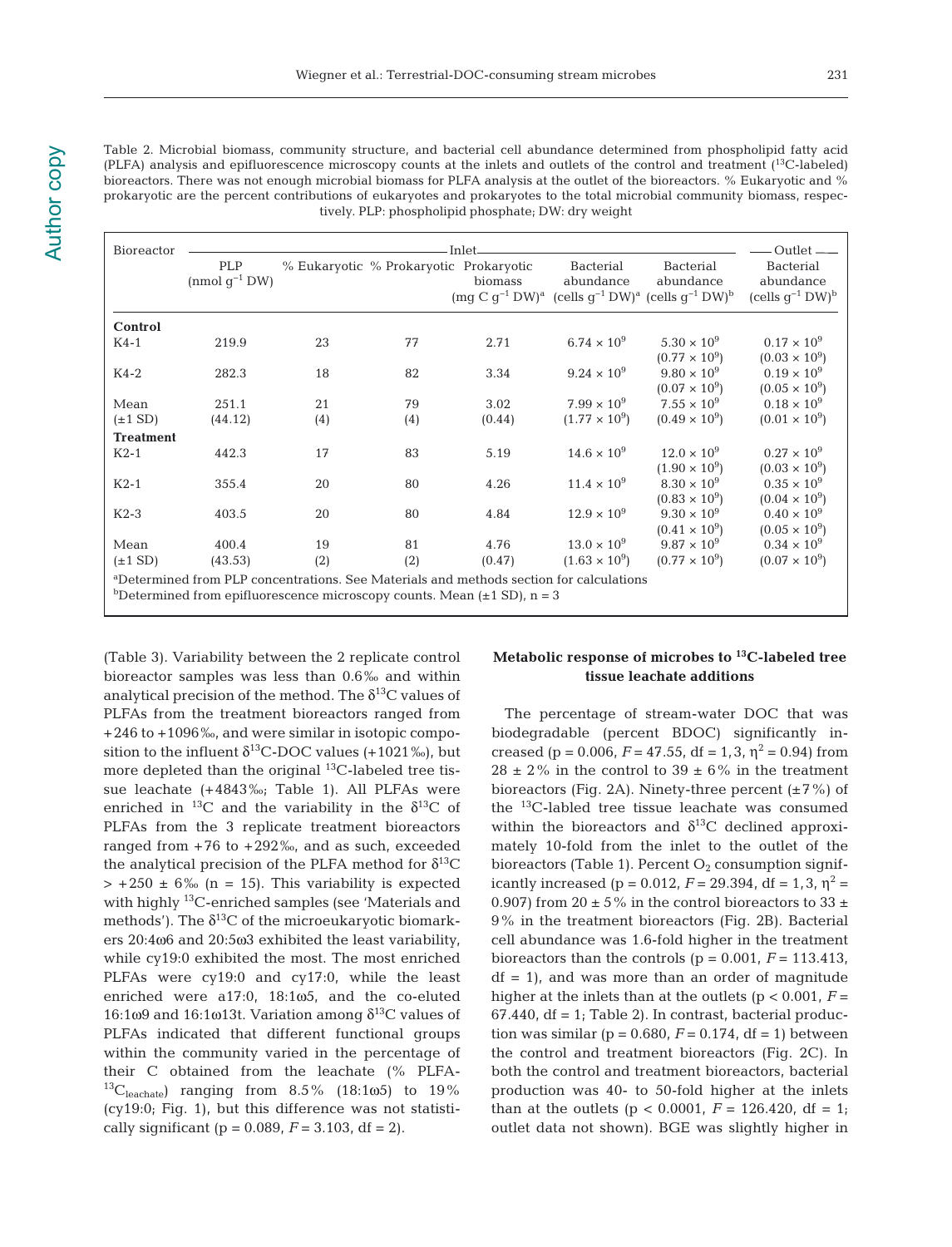# **Author copy** Author copy

lipid fatty acids (PLFAs) resolved from the inlet of control and treatment (13C-labeled) bioreactors at the end of the labeling experiment. Values for individual bioreactors lipid fatty acids (PLFAs) resolved from the inlet of control and treatment (<sup>13</sup>C-labeled) bioreactors at the end of the labeling experiment. Values for individual bioreactors Table 3. Weight percent—(ng FAME<sub>i</sub> / ng total FAME) ×100; FAME: fatty acid methyl ester—and stable carbon isotopic composition (6<sup>13</sup>C, ‰) of individual phospho-Table 3. Weight percent—(ng FAMEi / ng total FAME) ×100; FAME: fatty acid methyl ester—and stable carbon isotopic composition (δ13C, ‰) of individual phosphoand means (±1 SD) of the 2 treatments (control versus <sup>13</sup>C-labeled) are shown. Dashes indicate where PLFAs were unable to be resolved or detected and means (±1 SD) of the 2 treatments (control versus 13C-labeled) are shown. Dashes indicate where PLFAs were unable to be resolved or detected

| PLFA                                                                                                                     |                                             |                            |                                                               | Control bioreactors                                                                                                                                                                                                                                                                                                    |                      |                                                                                                                            |                     |       |                                  | Treatment bioreactors |                     |                 |                   |              |
|--------------------------------------------------------------------------------------------------------------------------|---------------------------------------------|----------------------------|---------------------------------------------------------------|------------------------------------------------------------------------------------------------------------------------------------------------------------------------------------------------------------------------------------------------------------------------------------------------------------------------|----------------------|----------------------------------------------------------------------------------------------------------------------------|---------------------|-------|----------------------------------|-----------------------|---------------------|-----------------|-------------------|--------------|
|                                                                                                                          |                                             |                            | -PLFA weight percent <sup>a</sup> -                           |                                                                                                                                                                                                                                                                                                                        | $\delta^{13}$ C-PLFA |                                                                                                                            |                     |       | PLFA weight percent <sup>a</sup> |                       |                     | $6^{13}$ C-PLFA |                   |              |
|                                                                                                                          | K4-1                                        | K4-2                       | Mean                                                          | K4-1                                                                                                                                                                                                                                                                                                                   | K4-2                 | Mean                                                                                                                       | K2-1                | K2-2  | K2-3                             | Mean                  | K2-1                | K2-2            | K2-3              | Mean         |
| i14:0                                                                                                                    |                                             | 0.07                       | 0.04(0.05)                                                    |                                                                                                                                                                                                                                                                                                                        | $-28.7$              | $-29.1(0.59)$                                                                                                              |                     | 0.06  | 0.08                             | 0.04 (0.05)           | 440                 | 784             | 717               | (182)<br>647 |
|                                                                                                                          |                                             |                            | 0.08(0.06)                                                    |                                                                                                                                                                                                                                                                                                                        | $-29.7$              | $-29.9(0.29)$                                                                                                              | 0.29                | 0.06  | 0.13                             | 0.16(0.12)            |                     | 546             | 466               | 441 (119)    |
| 14:0<br>15:0                                                                                                             | 0.17<br>1.170<br>1.323<br>1.32              | 0.59<br>0.59<br>0.0        | 0.88(0.41)                                                    | $-29.5$<br>$-30.1$<br>$-28.1$<br>$-28.1$                                                                                                                                                                                                                                                                               | $-29.4$              | $-29.1(0.37)$                                                                                                              |                     | 0.88  |                                  | 1.49(0.66)            | 313<br>4387<br>314  | 895             | 649               | (224)<br>664 |
|                                                                                                                          |                                             |                            | 0.84(0.52)                                                    |                                                                                                                                                                                                                                                                                                                        | $-28.3$              | $-28.2(0.09)$                                                                                                              | $\frac{2.18}{1.66}$ | 0.67  | $1.42$<br>$1.27$                 | 1.20(0.50)            |                     |                 | 613               | 609 (220)    |
|                                                                                                                          |                                             |                            | 0.17(0.08)                                                    |                                                                                                                                                                                                                                                                                                                        | $-30.3$              | $-30.3(0.05$                                                                                                               | 0.27                | 0.13  | 0.22                             | 0.21(0.07             |                     | 828<br>514      | 462               | 430 (104     |
| $\begin{array}{l} 415;0\\ 15;0\\ 116;0\\ 16;0\\ 16;1\\ 16;1\\ 16;10\\ 16;107 \text{ct}\\ 16;107 \text{ct}\\ \end{array}$ |                                             | 0.135<br>0.97<br>1.35      | 1.14(0.25)                                                    |                                                                                                                                                                                                                                                                                                                        | $-26.9$              | $-27.1(0.33)$                                                                                                              | 1.51                | 1.03  | 1.27                             | 1.27(0.24)            |                     |                 | 452               | 109 (132)    |
|                                                                                                                          | 11.44                                       |                            | 10.28 (1.63)                                                  |                                                                                                                                                                                                                                                                                                                        | $-27.8$              | $-28.0(0.32)$                                                                                                              | 9.88                | 8.36  | 9.92                             | 9.39(0.89)            |                     | 514<br>607      |                   | 184 (141     |
|                                                                                                                          | 1.84                                        |                            | 1.59 (0.32)                                                   |                                                                                                                                                                                                                                                                                                                        | $-27.4$              | $-27.3(0.22)$                                                                                                              | 1.95                | 1.50  | 001.1                            | 1.78 (0.24)           | 260<br>331<br>248   | 422             | 514<br>445        | 372 (108)    |
|                                                                                                                          |                                             | 6.04                       | 7.44 (1.97)                                                   |                                                                                                                                                                                                                                                                                                                        | $-30.8$              | $-30.9(0.17)$                                                                                                              | 8.54                | 6.30  | 8.12                             | 7.66 (1.17            |                     | 753             | 612               | 584 (185)    |
| 16:105C                                                                                                                  |                                             | $4.65$<br>$0.69$<br>$0.69$ | $\begin{array}{c} 5.21 \ (0.80) \\ 2.08 \ (0.01) \end{array}$ |                                                                                                                                                                                                                                                                                                                        | $-28.1$              | $-27.9(0.28)$                                                                                                              | 5.33                | 5.33  | 6.55                             | 5.49 (0.99)           | 387<br>285<br>464   | 587             |                   | 436 (150)    |
| a17:0                                                                                                                    |                                             |                            |                                                               |                                                                                                                                                                                                                                                                                                                        | $-30.7$              | $-30.4(0.44)$                                                                                                              | 2.83                | 2.52  | 2.31                             | 2.55 (0.26)           |                     | 520             | 433<br>412<br>783 | (138)<br>393 |
| 10Me16:0                                                                                                                 |                                             |                            | 4.74 (1.35)                                                   |                                                                                                                                                                                                                                                                                                                        | $-25.2$              | $-25.2(0.00)$                                                                                                              | 5.81                | 6.87  | 5.08                             | 5.92(0.90)            |                     | 693             |                   | 647 (165)    |
|                                                                                                                          | $0.779041$ $0.707040$ $0.707040$ $0.707040$ |                            | 1.84(0.25)                                                    | $\begin{array}{cccccccccc} 2 & 4 & 3 & 7 & 1 & 0 & 1 & 7 & 3 & 3 & 9 & 8 \\ 7 & 7 & 8 & 8 & 7 & 7 & 7 & 7 & 7 & 8 & 9 & 9 & 8 \\ 7 & 8 & 8 & 7 & 7 & 7 & 7 & 8 & 7 & 7 & 7 & 8 \\ 8 & 9 & 1 & 9 & 1 & 9 & 1 & 9 & 1 & 9 & 1 & 1 \\ 9 & 1 & 9 & 1 & 9 & 1 & 9 & 1 & 9 & 1 & 1 \\ 10 & 10 & 10 & 10 & 10 & 10 & 10 & 10$ | $-31.7$              | $-31.7(0.05)$                                                                                                              | 1.47                | 1.38  | 1.89                             | 1.58 (0.27)           |                     | 931             | 803               | 759 (197     |
| $Cy17:0$<br>$18:0$                                                                                                       |                                             | $2.01$<br>$5.92$<br>$6.74$ | 5.28(0.90)                                                    |                                                                                                                                                                                                                                                                                                                        | $-28.1$              | $-28.0(0.16)$                                                                                                              | 4.26                | 5.12  | 4.52                             | 4.63 (0.44)           | 5456<br>5454<br>544 | 821<br>615      | 684               | 550 (190)    |
| 18:1ω9                                                                                                                   |                                             |                            | 6.18(0.80)                                                    |                                                                                                                                                                                                                                                                                                                        | $-28.5$              | $-28.7(0.20)$                                                                                                              | 5.95                |       | 5.63                             | 5.99 (0.38)           |                     |                 | 460               | 150 (170)    |
| $18:1007$ ct                                                                                                             | 16.81                                       | 19.59                      | 18.20 (1.85)                                                  | $-30.9$                                                                                                                                                                                                                                                                                                                | $-31.3$              | (0.33)<br>$-31.1$                                                                                                          | 16.87               | 19.28 | 16.37                            | 17.50 (1.51)          |                     | 806             | 708               | 352 (188)    |
| 18:1005                                                                                                                  | 4.73                                        |                            | 4.60 (0.19)                                                   | $-28.0$                                                                                                                                                                                                                                                                                                                | $-28.6$              | $-28.3(0.42)$                                                                                                              | 3.79                | 5.27  | 4.92                             | 4.66 (0.77)           | 262<br>534          | 504             | 340               | 869 (123)    |
| cy19:0                                                                                                                   | 4.68<br>5.05                                | $4.46$<br>$7.53$<br>$3.36$ | 6.11(2.02)                                                    | $-32.9$                                                                                                                                                                                                                                                                                                                | $-33.4$              | $-33.1(0.35)$                                                                                                              | 5.75                | 6.65  | 5.17                             | 5.86 (0.75)           |                     | 1096            | 949               | 860 (292)    |
| 20:4006                                                                                                                  |                                             |                            | 4.21 (1.20)                                                   | $-38.7$                                                                                                                                                                                                                                                                                                                | $-38.2$              | $-38.4(0.34)$                                                                                                              | 3.83                | 4.65  | 4.83                             | 4.44 (0.53)           | 450                 | 637             | 507               | (96)<br>531  |
| 20:5003                                                                                                                  | 2.99                                        | 1.92                       | 2.46 (0.76)                                                   | $-44.1$                                                                                                                                                                                                                                                                                                                | $-43.5$              | 43.8 (0.38)                                                                                                                | 1,63                | 1.81  | 1.67                             | (0.10)<br>1.71        | 388                 | 536             | 436               | (76)<br>453  |
|                                                                                                                          |                                             |                            |                                                               |                                                                                                                                                                                                                                                                                                                        |                      | <sup>a</sup> PLFA concentration determined by GC-FID; however, values are reported only for PLFA detected by IRMS analysis |                     |       |                                  |                       |                     |                 |                   |              |
|                                                                                                                          |                                             |                            | <sup>b</sup> Co-eluted value for 16:109 and 16:1013t, which   |                                                                                                                                                                                                                                                                                                                        |                      | comprised 96 $\pm$ 0.5% and 4 $\pm$ 0.5% of the PLFA concentration, respectively                                           |                     |       |                                  |                       |                     |                 |                   |              |

the controls  $(0.20 \pm 0.37)$  compared to the treatment bioreactors  $(0.13 \pm 1)$ 0.45; Fig. 2D); however, this difference was not significant ( $p = 0.216$ ,  $F = 2.440$ , df = 1, 3,  $\eta^2 = 0.440$ ).

#### **DISCUSSION**

### **Metabolically active members of the microbial community**

All PLFAs recovered from the bioreactor microbial community show ed significant incorporation of the  ${}^{13}$ C-labeled tree tissue leachate, with 8.5 to 19% of the microbial <sup>13</sup>C originating from the leachate (Fig. 1). This indicates that the entire heterotrophic microbial community utilized this terrestrial DOC source, either directly or indirectly, as a source of C. In addition, individual PLFAs were not all enriched in 13C to the same extent, and the most prevalent PLFAs as determined by weight percent were not necessarily the most enriched (Table 3). The most abundant fatty acid  $(18:1\omega^2)$ ; by weight %) was highly enriched in <sup>13</sup>C ( $\delta^{13}$ C = 652 ± 188‰), as were several of the less abundant PLFAs (e.g. i15:0;  $\delta^{13}C = 649 \pm 224\%$ , suggesting that both abundant and some of the more rare microbes were metabolically active. This has also been observed in other freshwater and coastal ecosystems (Jones & Lennon 2010, Campbell et al. 2011), and suggests that microbial abundance is not necessarily indicative of microbial DOC uptake and utilization. Lastly, the distribution of tree tissue leachate  ${}^{13}$ C among the PLFAs is indicative of 3 or possibly 4 functional groups within the bioreactor microbial community that either were actively metabolizing the leachate or were predators of those bacteria; these functional groups are based solely on the degree of  $^{13}$ C labeling.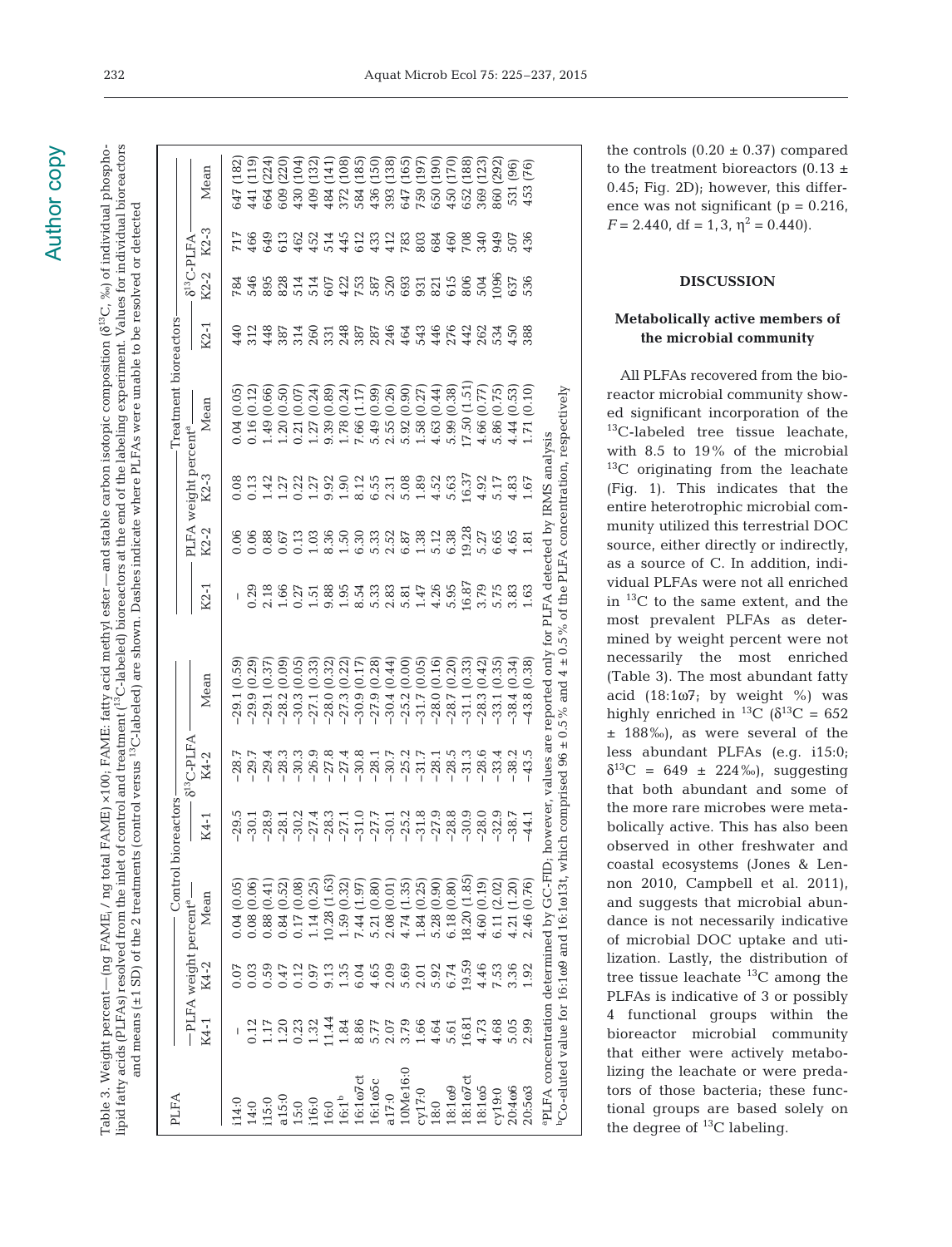

Fig. 1. Mean  $(\pm 1 \text{ SD}, n = 3)$  percentage of total phospholipid fatty acid (PLFA)  $^{13}$ C in the treatment bioreactors derived from the 13C-labeled tree tissue leachate amendments to stream water after a 41-d exposure. 16:1\* is a co-eluted value for  $16:1\omega9$  and  $16:1\omega13t$ , which comprised  $96 \pm 0.5\%$ and  $4 \pm 0.5\%$  of the PLFA concentration, respectively

The first functional group comprised bacteria and is represented by the fatty acids i15:0, 18:1ω7, 18:0, i14:0, 10Me16:0, a15:0, and 16:1ω7, with 13 to 15% of  $^{13}$ C from these fatty acids originating from the  $^{13}$ Clabeled tree tissue leachate. Of these, 18:1ω7 and 16:1ω7 are indicative of aerobic and facultative anaerobic Gram-negative bacteria (reviewed in Findlay 2004). The fatty acids i14:0, i15:0, and a15:0 can be found in both aerobic and facultative anaerobic Gram-negative bacteria, and Gram-positive bacteria (reviewed in Findlay 2004). i15:0 and i14:0 were 2 of the fatty acids with low PLFA weight percentages that had high  $^{13}$ C enrichment, suggesting that some less abundant bacteria were metabolically active. The fatty acid 10Me16:0 is generally considered a marker fatty acid for sulfate-reducing bacteria, and 18:0 has a wide phylogenetic distribution among microorganisms (reviewed in Findlay 2004). The high level of PLFA  $^{13}$ C originating from the leachate and the fact that these above fatty acids, along with cy19:0 and cy17:0, comprise ~45% of total PLFAs suggest that these organisms competed favorably for the labile DOC classes present in the leachate, and highlights their importance within the stream sediment community, both in overall biomass and in DOC processing.

The second functional group also comprised bacteria and is represented by the fatty acids 14:0, 16:1a, 15:0, i16:0, a17:0, 16:1ω5, and 18:1ω5, with 8.5 to 10% of the  $^{13}$ C in the PLFAs originating from the  $^{13}$ Clabeled tree tissue leachate. In general, these fatty acids are associated with Gram-positive and some



Fig. 2. Mean (±1 SD) (A) percent bioavailable dissolved organic carbon (BDOC), (B) percent  $O_2$  consumption, (C) bacterial production (results from inlet of bioreactors shown), and (D) bacterial growth efficiency (BGE) in control and treatment  $(^{13}C$ -labeled) bioreactors. Data in A, B, and D were analyzed using a mixed between- and within-subjects model, while those in C were analyzed using a 2-way ANOVA ( $\alpha$  = 0.05). Statistical results from the main factor (leachate exposure: treatment versus control bioreactors) are shown

anaerobic Gram-negative bacteria, although the 2 monoenoic fatty acids are generally associated with aerobic microorganisms (reviewed in Findlay 2004). The extent of leachate-derived C in these PLFAs suggests that these microbes are a metabolically active component of the community.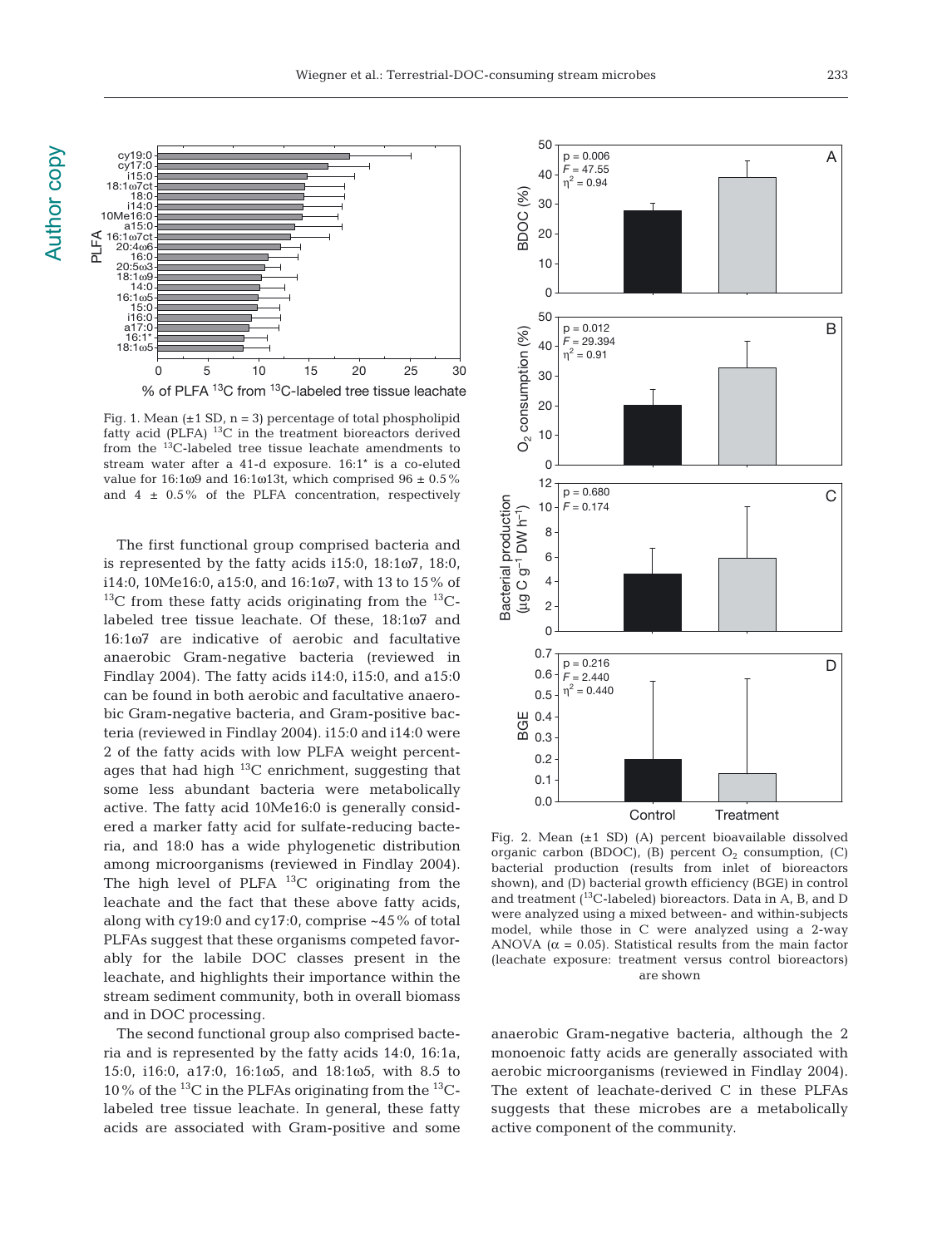Heterotrophic microeukaryotes comprised the third functional group (fatty acids 20:4ω6, 16:0, 20:5ω3, and 18:1ω9), and ~10 to 12% of the <sup>13</sup>C in these PLFAs originated from the  $^{13}$ C-labeled tree tissue leachate. The polyenoic fatty acids are only synthesized (with rare exception) by eukaryotes, and the greater weight percent of 20:4ω6 versus 20:5ω3 indicates the presence of heterotrophic, rather than phototrophic, eukaryotes (White et al. 1997). The incorporation of 13C from the leachate indicates that C from this source not only served as a food resource for stream bacteria, but also that the C and energy consumed by these bacteria entered into the food web via predation by heterotrophic microeukaryotes. Our results also suggest that these predators fed on both groups of bacteria defined in this study. We calculate that  $\sim$ 32% of the incorporated <sup>13</sup>C from the leachate reached these protozoan grazers; this was calculated by dividing the percent of  $^{13}$ C from the leachate in the heterotrophic microeukaryotes by the percent incorporated by the bacteria, including what was incorporated into the heterotrophic microeukaryotes. Our percentage is slightly higher than the transfer of sucrose (13−23%; Augspurger et al. 2008) and algal-derived C (10−29%; Risse-Buhl et al. 2012) measured in biofilms from 2 German streams. Our result suggests that labile classes of terrestrial DOC may have as great a potential for supporting higher trophic levels in the microbial loop as algal sources. The importance of terrestrial DOC in supporting higher trophic levels has also been documented in lake systems (e.g. Karlsson et al. 2003, Jansson et. al 2007, Caraco et al. 2010, Cole et al. 2011, Berggren et al. 2014).

The 2 fatty acids cy17:0 and cy19:0 may represent a fourth functional group. These fatty acids are widely distributed among bacteria (Grogan & Cronan 1997) and they are formed through post-synthesis modification of 16:1ω7 and 18:1ω7 within intact phospholipids by an enzyme that adds a methyl group to the PLFAs (Londry et al. 2004, Zhang & Rock 2008). Given the potential for enhanced  $^{13}$ C incorporation via the methyl incorporation pathway and the high percentage of 13C from the leachate in cy17:0 and cy19:0 (16.2 and 18.3%, respectively), it is prudent to interpret these 2 fatty acids as originating from the functional group of bacteria (aerobic Gram-negative bacteria), as indicated by their precursor fatty acids (16:1ω7 and 18:1ω7, respectively). The synthesis of these cyclopropane fatty acids has been linked to the physiological status of the bacteria, as they are thought to enhance viability of slow-growing or quiescent cells in hostile environments such as those

experiencing starvation or exposed to low  $O_2$  concentrations (Guckert et al. 1986, reviewed in Langworthy et al. 2002, Zhang & Rock 2008). Ratios of cyclopropyl PLFAs to their precursors (cy19:0/18:1ω7c and cy17:0/16:1ω7) have been used to assess the physiological status of prokaryotes in stream sediments (Langworthy et al. 2002, Sutton & Findlay 2003). Unstressed sedimentary microbial communities have cy/cis ratios less than 0.05, and stressed communities have ratios greater than 0.1 (White et al. 1997). Riverine sediment cy19:0/18:1ω7c and cy17:0/16:1ω7 ratios range from 0.17 to 0.25 (Langworthy et al. 2002, Sutton & Findlay 2003), and are generally lower than those observed in these bioreactors (0.18 to 0.40). The ratios in the bioreactors were greater than 0.1, suggesting that microbes were physiologically stressed, most likely from locally reduced  $O_2$ concentrations, or that a significant proportion of the community was in stationary phase. Both conditions may result from low water flow rates and thick biofilms that together generate a diffusion barrier for  $O_2$ between the overlying water and the actively meta bolizing cells within the biofilm (Sutton & Findlay 2003).

# **Effects of 13C-labeled tree tissue leachate on microbial community structure and function**

Trace-level additions of  $^{13}$ C-labeled tree tissue leachate derived from tulip poplar tissues to the bioreactors did not affect microbial community structure. This is not surprising, because tulip poplar is a common tree species in the WCC watershed and not a novel C source. However, the lower  $\delta^{13}$ C-DOC in the bioreactor outlet compared to the inlet suggests a preferential utilization of the leachate DOC. The leachate was highly enriched in labile DOC, as 93% of the additions were metabolized in the bioreactors compared to the roughly 30% BDOC content of stream water (Fig. 2A). Approximately 5% of the C present in the leachate was monosaccharide-C and an additional 8% was polysaccharide-C (Wiegner et al. 2005a). This contrasts to a 0.06–0.33% monosaccharide-C content in stream-water DOC under baseflow conditions (Gremm & Kaplan 1997). Even though the monosaccharides were present in µg C  $l^{-1}$  amounts (6 to 21  $\mu$ g C l<sup>-1</sup>) in the leachate, they represented as much as a 2- to 15-fold increase in the concentrations of glucose present in stream water, along with lesser amounts of fructose and mannitol (Gremm & Kaplan 1997, Cheng & Kaplan 2001).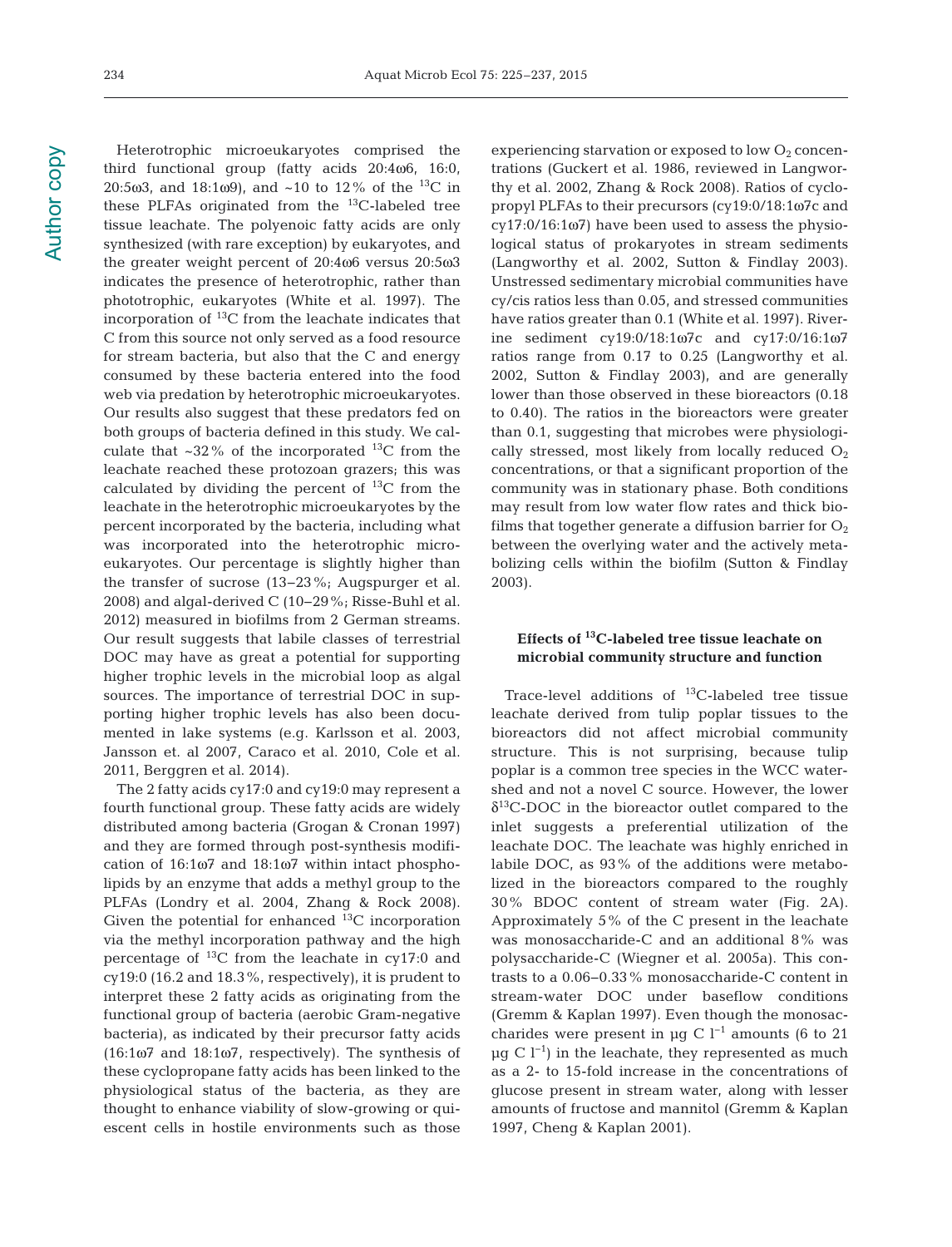The labeling of 2 bacterial functional groups determined from *a posteriori* analysis indicates that a community of microbes, and not a single population, was involved in degradation and consumption of the terrestrial-derived DOC. Further, the percentage of PLFA  $^{13}$ C derived from the leachate was similar between the 2 bacterial functional groups, suggesting that the labile components of the leachate were equally bioavailable to both groups; experiments examining degradation of lake DOC under oxic and anoxic conditions support this finding (Bastviken et al. 2004). In contrast, it has been suggested that aerobic bacteria capable of producing oxygenases are responsi-(Bastviken et al. 2004). Our results neither support nor refute this finding, as both functionally defined groups contain fatty acids that are associated with anaerobic bacteria. Therefore, we surmise that labile DOC decomposers were composed of both aerobic and anaerobic bacteria.

#### **Summary**

Increasing the  $\delta^{13}$ C-DOC signature in the stream water from −28‰ to +1021‰ with only a 6% labeling microbial lipids within bioreactors. From our labeling experiment, we were able to identify microbial groups that actively consumed the  $^{13}$ C-labeled tree tissue leachate. They were aerobic prokaryotes and eukaryotes, as well as facultative anaerobic and anaerobic bacteria. The leachate  $^{13}$ C incorporated into the heterotrophic bacteria was transferred to heterotrophic microeukaryotes with 32% efficiency, higher than any efficiency reported for algal-derived DOC to date. While the leachate additions did not appear to change the microbial community structure, bacterial production, or BGE in the bioreactors, they did increase DOC and  $O_2$  consumption. These findings indicate that labile terrestrial DOC plays an important role in stream metabolism, and underscores its importance in supporting higher trophic levels in the microbial loop.

*Acknowledgements*. M. Gentile, S. Roberts, K. (Rowley) Hogan, T. Friedrichsen, R. Groover, D. Richardson, P. Ostrom, H. Gandhi, J. Moser, S. (Brisco) Townsend, J. Mosher, C. Yeates, and C. Dow assisted with laboratory analyses and data management. This research is the result of work funded by the National Science Foundation, under grants DEB-0109122, DEB-0096276, DEB-0445357, and IBN-9985877.

#### LITERATURE CITED

- ► [Abrajano TA, Murphy DE, Fang J, Comet P, Brooks JM](http://dx.doi.org/10.1016/0146-6380(94)90007-8) (1994)  $^{13}C/^{12}C$  ratios in individual fatty-acids of marine mytilids with and without bacterial symbionts. Org Geochem 21:611-617
- [Augspurger C, Gleixner G, Kramer C, Küsel K \(2008\) Track-](http://dx.doi.org/10.4319/lo.2008.53.2.0642)➤ ing carbon flow in a 2-week-old and 6-week-old stream biofilm food web. Limnol Oceanogr 53: 642−650
- ▶ [Balkwill DL, Leach FR, Wilson JT, McNabb JF, White DC](http://dx.doi.org/10.1007/BF02097406) (1988) Equivalence of microbial biomass measures based on membrane lipid and cell wall components, adenosine triphosphate, and direct counts in subsurface aquifer sediments. Microb Ecol 16:73-84
- ► [Bastviken D, Persson L, Odham G, Tranvik L \(2004\) Degra](http://dx.doi.org/10.4319/lo.2004.49.1.0109)dation of dissolved organic matter in oxic and anoxic lake water. Limnol Oceanogr 49: 109−116
- ble for consumption of more recalcitrant  $DOC \rightarrow$  [Battin TJ, Wille A, Sattler B, Psenner R \(2001\) Phylogenetic](http://dx.doi.org/10.1128/AEM.67.2.799-807.2001) and functional heterogeneity of sediment biofilms along environmental gradients in a glacial stream. Appl Environ Microbiol 67: 799−807
	- Berggren M, Ziegler SE, St-Gelais NF, Beisner BE, del Giorgio PA (2014) Contrasting patterns of allochthony among three major groups of crustacean zooplankton in boreal and temperate lakes. Ecology 95: 1947−1959
	- ► [Boschker HTS, Middelburg JJ \(2002\) Stable isotopes and](http://dx.doi.org/10.1111/j.1574-6941.2002.tb00940.x) biomarkers in microbial ecology. FEMS Microbiol Ecol 40: 85−95
	- ▶ [Bott TL, Kaplan LA \(1993\) Persistence of a surrogate for a](http://dx.doi.org/10.1139/m93-099) genetically engineered cellulolytic microorganism and effects on aquatic community and ecosystem properties: mesocosm and stream comparisons. Can J Microbiol 39: 686−700
- increase in DOC concentration was sufficient for  $\triangleright$  [Bott TL, Kaplan LA, Kuserk FT \(1984\) Benthic bacterial](http://dx.doi.org/10.1007/BF02015558) biomass supported by stream-water dissolved organic matter. Microb Ecol 10: 335−344
	- ▶ [Brenna JT \(1997\) Use of stable isotopes to study fatty acid](http://dx.doi.org/10.1016/S0952-3278(97)90430-0) and lipoprotein metabolism in man. PLEFA 57:467–472
		- Campbell BJ, Yu L, Heidelberg JF, Kirchman DL (2011) Activity of abundant and rare bacteria in a coastal ocean. Proc Natl Acad Sci USA 108: 12776−12781
		- Caraco N, Bauer JE, Cole JJ, Petsch S, Raymond P (2010) Millennial-aged organic carbon subsidies to a modern river food web. Ecology 91:2385-2393
	- [Cheng X, Kaplan LA \(2001\) Improved analysis of dissolved](http://dx.doi.org/10.1021/ac001059r) ➤ carbohydrates in stream water with HPLC-PAD. Anal Chem 73: 458−461
	- ► Cole JJ, Caraco NF (2001) Carbon in catchments: connecting terrestrial carbon losses with aquatic metabolism. Mar Freshw Res 52:101-110
	- ► [Cole JJ, Prairie YT, Caraco NF, McDowell WH and others](http://dx.doi.org/10.1007/s10021-006-9013-8)  $(2007)$  Plumbing the global carbon cycle: integrating inland waters into the terrestrial carbon budget. Ecosystems 10: 172−185
	- [Cole JJ, Carpenter SR, Kitchell J, Pace ML, Solomon CT,](http://dx.doi.org/10.1073/pnas.1012807108) ➤ Weidel B (2011) Strong evidence for terrestrial support of zooplankton in small lakes based on stable isotopes of carbon, nitrogen, and hydrogen. Proc Natl Acad Sci USA 108: 1975−1980
	- ▶ [Cottrell MT, Kirchman DL \(2000\) Natural assemblages of](http://dx.doi.org/10.1128/AEM.66.4.1692-1697.2000) marine proteobacteria and members of the *Cytophaga-Flavobacter* cluster consuming low- and high-molecular weight dissolved organic matter. Appl Environ Microbiol 66: 1692−1697
	- ▶ [Covert JS, Moran MA \(2001\) Molecular characterization of](http://dx.doi.org/10.3354/ame025127)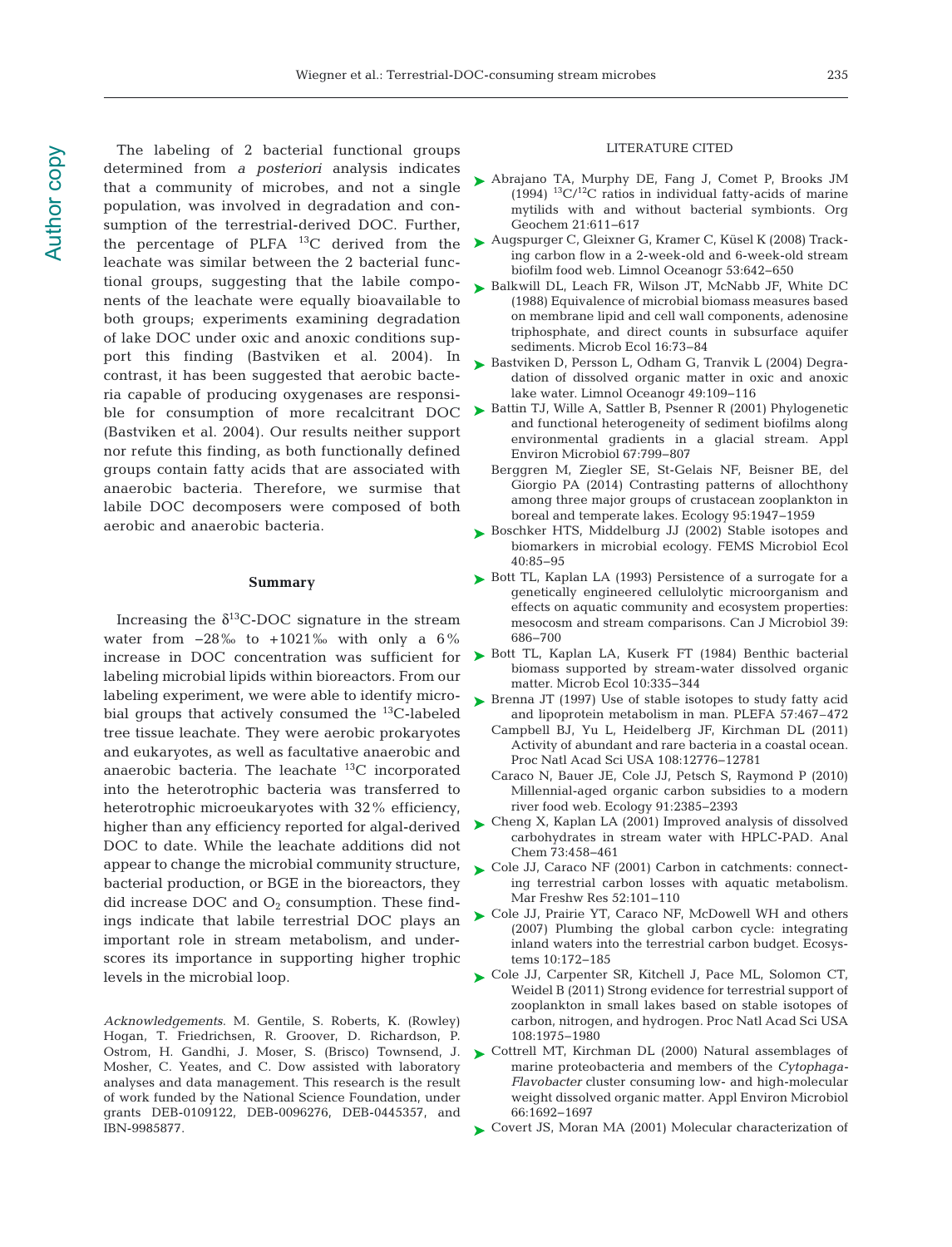estuarine bacterial communities that use high- and lowmolecular weight fractions of dissolved organic carbon. Aquat Microb Ecol 25: 127−139

- [Dai M, Yin Z, Meng F, Liu Q, Cai WJ \(2012\) Spatial distribu-](http://dx.doi.org/10.1016/j.cosust.2012.03.003)➤ tion of riverine DOC inputs to the ocean: an updated global synthesis. Curr Opin Environ Sustain 4: 170−178
- [del Giorgio PA, Cole JJ \(1998\) Bacterial growth efficiency in](http://dx.doi.org/10.1146/annurev.ecolsys.29.1.503) ➤ natural aquatic systems. Annu Rev Ecol Syst 29:503–541
- ▶ [Dumont MG, Murrell JC \(2005\) Stable isotope probing](http://dx.doi.org/10.1038/nrmicro1162) linking microbial identity to function. Nat Rev Microbiol 3: 499−504
- ▶ [Edwards RT, Meyer JL, Findlay SEG \(1990\) The relative](http://dx.doi.org/10.2307/1467585) contribution of benthic and suspended bacteria to system biomass, production, and metabolism in a low-gradient blackwater river. J N Am Benthol Soc 9:216-228
- ► [Federle TW, White DC \(1982\) Preservation of estuarine sed](http://www.ncbi.nlm.nih.gov/entrez/query.fcgi?cmd=Retrieve&db=PubMed&list_uids=16346134&dopt=Abstract)iments for lipid analysis of biomass and community structure of microbiota. Appl Environ Microbiol 44: 1166−1169
	- Findlay RH (2004) Determination of microbial community structure using phospholipid fatty acid profiles. In: Kowalchuk GA, deBruijn FJ, Head IM, Akkermans ADL, van Elsas JD (eds) Molecular microbial ecology manual, 2nd edn. Kluwer Academic Publishers, Boca Raton, FL, p 983−1004
	- Findlay RH, Dobbs FC (1993) Quantitative description of microbial communities using lipid analysis. In: Kemp PF, Sherr BF, Sherr EB, Cole JJ (eds) Handbook of methods in aquatic microbial ecology. CRC Press, Boca Raton, FL, p 271−284
	- Findlay RH, Fell JW, Coleman NK, Vestal JR (1986) Biochemical indicators of the role of fungi and thraustochytrids in mangrove detrital systems. In: Moss ST (ed) Biology of marine fungi. Cambridge University Press, Cambridge, p 91−104
- [Findlay RH, King GM, Watling L \(1989\) Efficacy of phospho-](http://www.ncbi.nlm.nih.gov/entrez/query.fcgi?cmd=Retrieve&db=PubMed&list_uids=16348051&dopt=Abstract)➤ lipid analysis in determining microbial biomass in sediments. Appl Environ Microbiol 55: 2888−2893
- ► [Fischer H, Sachse A, Steinberg CEW, Pusch M \(2002\) Differ](http://dx.doi.org/10.4319/lo.2002.47.6.1702)ential retention and utilization of dissolved organic carbon by bacteria in river sediments. Limnol Oceanogr 47: 1702−1711
	- Foreman CM, Covert JS (2003) Linkages between dissolved organic matter composition and bacterial community structure. In: Findlay SEG, Sinsabaugh RL (eds) Aquatic ecosystems: interactivity of dissolved organic matter. Academic Press, San Diego, CA, p 343−362
- [Foulquier A, Simon L, Gilbert F, Fourel F, Malard F, Mermil-](http://dx.doi.org/10.1111/j.1365-2427.2010.02385.x)➤ lod-Blondin F (2010) Relative influences of DOC flux and subterranean fauna on microbial abundance and activity in aquifer sediments: new insights from 13C-tracer experiments. Freshw Biol 55: 1560−1576
- ► [Frazier SW, Nowack KO, Goins KM, Cannon FS, Kaplan LA,](http://dx.doi.org/10.1016/S0165-2370(02)00098-0) Hatcher PG (2003) Characterization of organic matter from natural waters using tetramethylammonium hydroxide thermochemolysis GC-MS. J Anal Appl Pyrolysis 70:99-128
- ► [Frazier SW, Kaplan LA, Hatcher PG \(2005\) Molecular char](http://dx.doi.org/10.1021/es0494959)acterization of biodegradable dissolved organic matter using bioreactors and  $[^{12}C/^{13}C]$  tetramethylammonium hydroxide thermochemolysis GC-MS. Environ Sci Technol 39: 1479−1491

Fry B (2006) Stable isotope ecology. Springer, New York, NY

► [Gandhi H, Wiegner TN, Ostrom PH, Kaplan LA, Ostrom NE](http://dx.doi.org/10.1002/rcm.1426) (2004) Isotopic  $(^{13}C)$  analysis of dissolved organic carbon in stream water using an elemental analyzer coupled to a stable isotope ratio mass spectrometer. Rapid Commun Mass Spectrom 18:903-906

- ► [Gremm TJ, Kaplan LA \(1997\) Dissolved carbohydrates in](http://dx.doi.org/10.4319/lo.1997.42.2.0385) stream water determined by HPLC and pulsed amperometric detection. Limnol Oceanogr 42: 385−393
- ► [Grogan DW, Cronan JE \(1997\) Cyclopropane ring formation](http://www.ncbi.nlm.nih.gov/entrez/query.fcgi?cmd=Retrieve&db=PubMed&list_uids=9409147&dopt=Abstract) in membrane lipids of bacteria. Microbiol Mol Biol Rev 61: 429−441
- ► [Guckert JB, Hood MA, White DC \(1986\) Phospholipid ester](http://www.ncbi.nlm.nih.gov/entrez/query.fcgi?cmd=Retrieve&db=PubMed&list_uids=3777927&dopt=Abstract)linked fatty acid profile changes during nutrient deprivation of *Vibrio cholerae*: increases in the trans/cis ratio and proportions of cyclopropyl fatty acids. Appl Environ Microbiol 52:794-801
- ► [Hall RO \(1995\) Use of a stable carbon isotope addition to](http://dx.doi.org/10.2307/1467779) trace bacterial carbon through a stream food web. J N Am Benthol Soc 14: 269−277
- ► [Hall RO, Meyer JL \(1998\) The trophic significance of bacte](http://dx.doi.org/10.1128/AEM.72.1.713-722.2006)ria in a detritus-based stream food web. Ecology 79: 1995−2012
	- Hullar MAJ, Kaplan LA, Stahl DA (2006) Recurring seasonal dynamics of microbial communities in stream habitats. Appl Environ Microbiol 72: 713−722
- [Jansson M, Persson L, De Roos AM, Jones RI, Tranvik LJ](http://dx.doi.org/10.1016/j.tree.2007.02.015) ➤ (2007) Terrestrial carbon and intraspecific size-variation shape lake ecosystems. Trends Ecol Evol 22:316-322
- ► [Jones SE, Lennon JT \(2010\) Dormancy contributes to the](http://dx.doi.org/10.1073/pnas.0912765107) maintenance of microbial diversity. Proc Natl Acad Sci USA 107:5881-5886
	- Kaplan LA, Newbold JD (1995) Measurement of stream water biodegradable dissolved organic carbon with plug-flow bioreactor. Water Resour 29: 2696−2706
- ► [Kaplan LA, Wiegner TN, Newbold JD, Ostrom PH, Gandhi](http://dx.doi.org/10.1111/j.1365-2427.2007.01941.x) H (2008) Untangling the complex issue of dissolved organic carbon uptake: a stable isotope approach. Freshw Biol 53: 855−864
- ► [Karlsson J, Jonsson A, Meili M, Jansson M \(2003\) Control of](http://dx.doi.org/10.4319/lo.2003.48.1.0269) zooplankton dependence on allochthonous organic carbon in humic and clear-water lakes in northern Sweden. Limnol Oceanogr 48:269-276
- ► [Kim S, Kaplan LA, Hatcher PG \(2006\) Biodegradable dis](http://dx.doi.org/10.4319/lo.2006.51.2.1054)solved organic matter in a temperate and a tropical stream determined from ultra-high resolution mass spectrometry. Limnol Oceanogr 51: 1054−1063
	- Kirchman DL (1993) Leucine incorporation as a measure of biomass production by heterotrophic bacteria. In: Kemp PF, Sherr BF, Sherr EB, Cole JJ (eds) Handbook of methods in aquatic microbial ecology. Lewis Publishers, Boca Raton, FL, p 509−517
- ► [Langworthy DE, Stapelton RD, Sayler GS, Findlay RH \(2002\)](http://dx.doi.org/10.1007/s00248-001-1040-6) Lipid analysis of the response of sedimentary microbial community to polycyclic aromatic hydrocarbons. Microb Ecol 43: 189−198
- ► [Liu Y, Yao H, Huang C \(2009\) Assessing the effect of air](http://dx.doi.org/10.1007/s11104-008-9803-1)drying and storage on microbial biomass and community structure in paddy soils. Plant Soil 317: 213−221
- [Londry KL, Jahnke LL, Des Marais DJ \(2004\) Stable carbon](http://dx.doi.org/10.1128/AEM.70.2.745-751.2004) ➤ isotope ratios of lipid biomarkers of sulfate-reducing bacteria. Appl Environ Microbiol 70: 745−751
- ► [Lyon DR, Ziegler SE \(2009\) Carbon cycling within epilithic](http://dx.doi.org/10.4319/lo.2009.54.2.0439) biofilm communities across a nutrient gradient of headwater streams. Limnol Oceanogr 54:439-449
- ▶ [Mantoura RFC, Woodward EMS \(1983\) Conservative](http://dx.doi.org/10.1016/0016-7037(83)90069-8) behavior of riverine dissolved organic carbon in the Severn Estuary: chemical and geochemical implications. Geochim Cosmochim Acta 47: 1293−1309